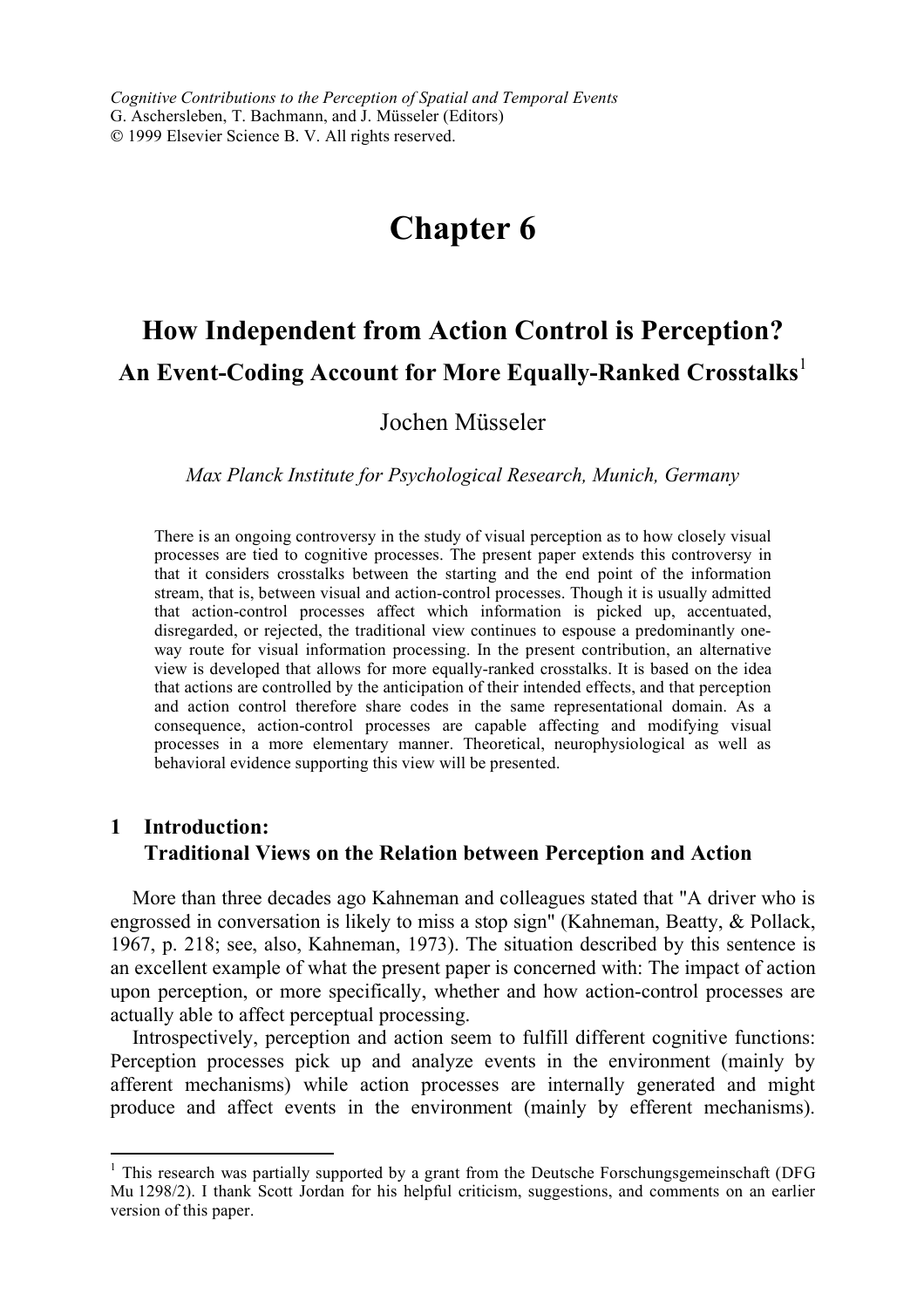Although perception and action processes are highly interactive under most ecological conditions (*e.g.*, in sensorimotor tasks like pointing or grasping), they seem to operate relatively independently from one another. Observations from everyday-life, like the one mentioned by Kahneman and colleagues, give reason to doubt this independence; but these observations are most often considered to be exceptions to the rule.

Vision researchers basically adopt this view. Although they admit to a certain degree that action-control processes are able to affect perceptual processes (see below), the basic visual information stream is seen to be largely independent. There was and is accordance in the view that perceptual processes end where response selection and execution processes begin. On the other hand, it is known since the *New Look*, at least, that knowledge-based information and even values and needs contribute to what is seen (*cf.* Bruner & Postman, 1947; Erdelyi, 1974; McGinnies, 1949). The influence of knowledge-based information on perception becomes obvious when looking at certain types of illusions, for example, looking at an Ames room (Ittelson & Ames, 1968) or at an Escher painting. The fact that we see the walls of the Ames room in a rectangular arrangement takes into account our multiple experiences with walls that are rectangular to the floor. But even if observers are aware of this illusion, it still looks as though a person on the 'narrow' side of the room is much taller than one on the 'distant' side. In other words, cognitive knowledge about an illusion does not make it disappear. This is one reason why perception is believed to be largely independent from cognition. However, there is an ongoing controversy in the study of visual perception as to how closely cognitive processes are tied to visual processes. One view is that at late processing stages cognitive processes 'evaluate' the early perceptual input. Pylyshyn (in press), for example, claims an early-vision stage and a later evaluation, selection, and inference stage. Both stages determine what is seen, but the early-vision stage is seen to be encapsulated from cognition, or, according to Pylyshyn, early vision is cognitively impenetrable.

The present paper extends this controversy in that it considers potential crosstalks between the starting and the end point of the information stream, that is, between visual and action-control processes. Specifically, we have doubt in the idea that perception ends where motor processes begin (*cf.* Figure 1). This view was perpetuated in the 1950s to the 1970s, when linear stage models dominated the *informationprocessing view* – a view that is traditionally concerned with the processes that are settled along the information stream from the receptors to the stages of response generation at the effectors (*e.g*., Sanders, 1971, 1998). These early models considered the processing stages to be arranged in a linear sequence in that the subsequent stage began to work when the previous stage had completed its job (*e.g.*, Donders, 1868/1969; Massaro, 1990; Sanders, 1983; Theios, 1975). Nowadays, the constraint of a strict linear sequence is dropped and the stages are more and more seen to overlap in time. In vision research, for example, neuropsychological and neurophysiological findings indicate two separate pathways in which information is processed in a parallel and distributed fashion (*e.g.*, Desimone & Ungerleider, 1989; Goodale & Milner, 1992; Milner & Goodale, 1995; Ungerleider & Mishkin, 1982). After a first 'low-level' feature analysis in the striate cortex (V1), 'higher-level' analyses occur in the parietal and temporal lobes in parallel. The ventral pathway (the *'what'-*pathway in the temporal lobe) is seen as crucial for identifying objects (inferotemporal cortex via V4),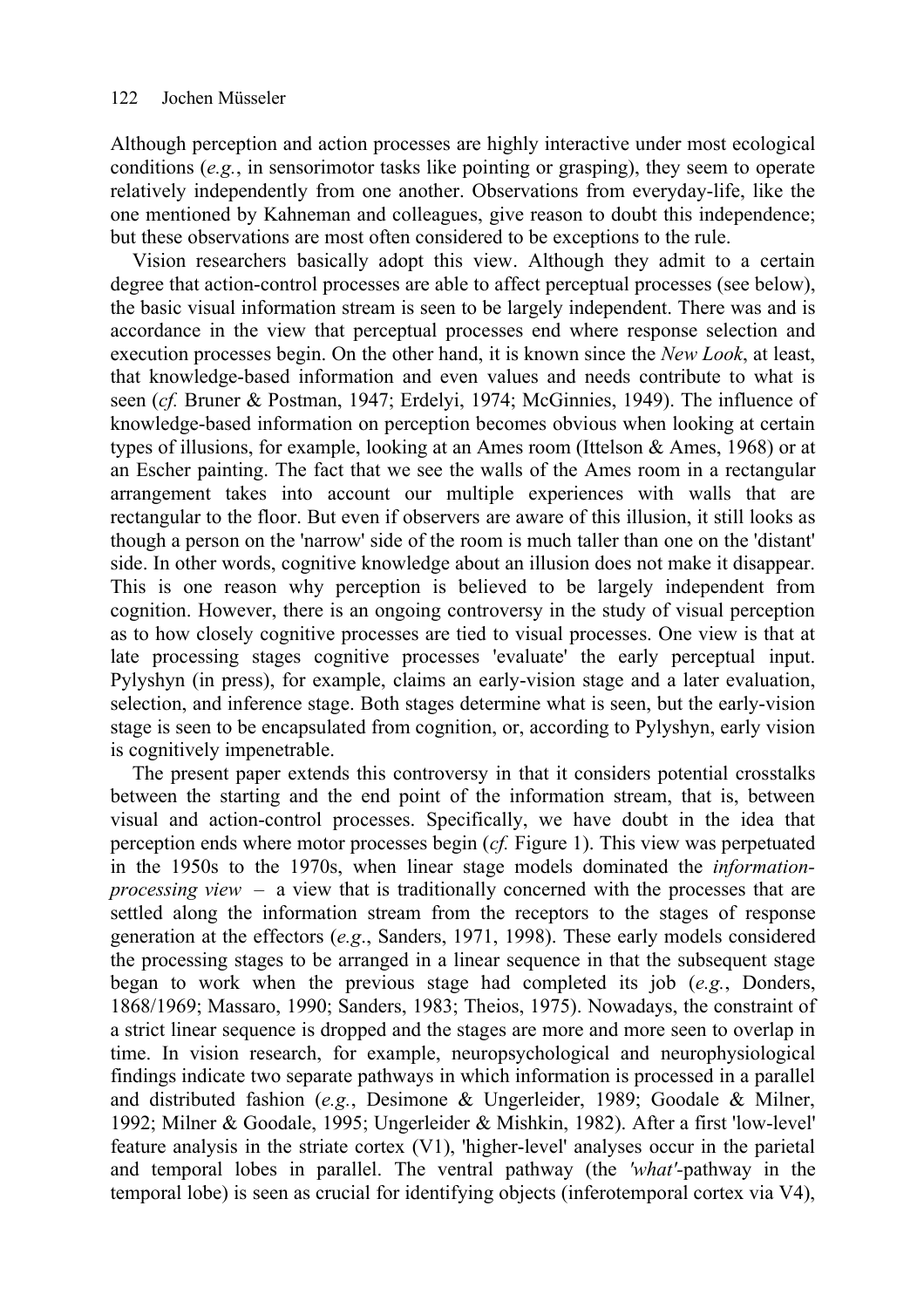whereas the dorsal pathway (the *'where'-*pathway in the parietal lobe) is crucial for locating objects (mediotemporal cortex). Milner and Goodale (1995) more specifically assume that the dorsal pathway is used online to coordinate the visual guidance of actions. Accordingly, dissocations between perceptual judgment and action performance are often seen to reflect differences between these pathways (*e.g.*, Aglioti, DeSouza, & Goodale, 1995).



Figure 1: Traditional linear stage account with a strict separation between perception and action. A translation process (or a special translation stage, *cf.* Massaro, 1990) is needed to bridge the gap between both mental functions.

Thus, the last decades have gained an enormous knowledge on how people perceive their environment and how this can be modeled using elaborated flow charts of information processing. Nevertheless, while the flow charts of perception to action are well discussed, the influences of action upon perception are documented only rarely. Of course, it is admitted that sensorimotor coordination in tasks like pointing or grasping requires a high degree of interaction between both perception and action (for overviews see Jeannerod, 1997; Müsseler, Prinz, & Aschersleben, 1996), but in these cases research focuses on perceptual information that is needed to guide the motor behavior. A reversed influence of actions on perception is mainly considered in the context of perceptual learning, of perceptual adaptation, and of selective attention. These issues will be discussed in the subsequent paragraph. We will see that actions serve to establish and to (re-)calibrate to what is seen; however, once formed, perception remains even within these views a one-way route on how visual information is processed.

### **2 Challenges for the Traditional View of Perception**

Since the early days of the information-processing approach, the view prevails that perception ends where motor processes begin. From time to time a few hesitant attempts have been made to burst a pure perceptual view. We will focus here on only those attempts that show the importance of actions upon perception and which deny a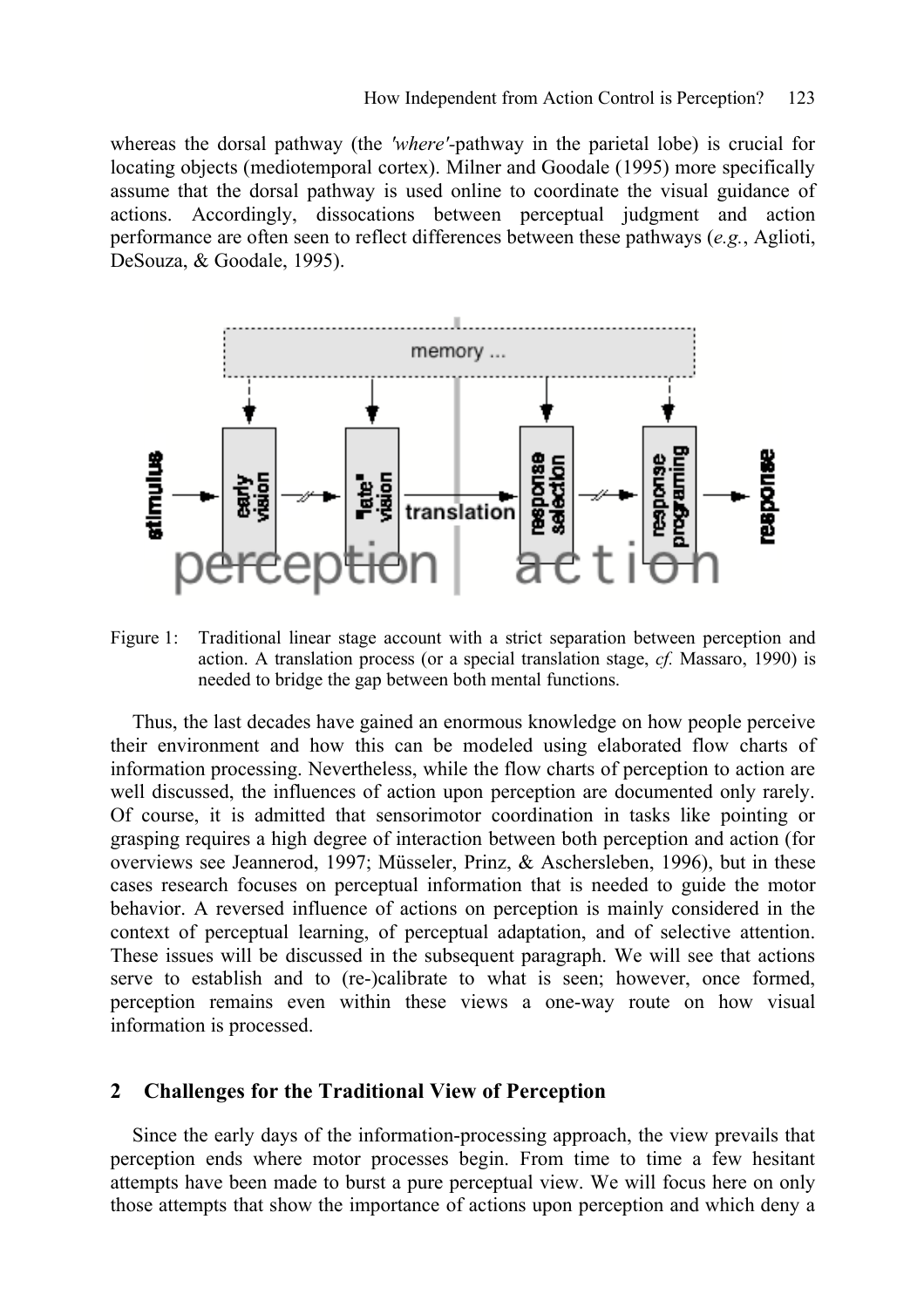strict separation of both mental functions. These attempts mainly stem from studies concerned with perceptual learning, perceptual adaptation, and attentional selection.

# **1.1 Perceptual Learning**

It is known that sensory stimulation by itself is not sufficient to evoke reasonable perceptions. There is ample theoretical and empirical evidence that the acquisition of perceptual skills depends on the active interaction with the environment, that is, behavioral components are needed to evaluate or even to establish perceptual impressions. In his ecological approach Gibson (1979) already claimed that behavioral differentiations are a necessary precondition for *perceptual differentiations*. According to his work perceptual learning consists in the extraction of invariants from our environment, which become apparent – among others – by eye, head, and body movements. Furthermore, observers can develop very specialized perceptual abilities as a function of different response demands.

This latter issue was also examined in various experimental studies in the 1950s and 1960s. The question was whether more sophisticated behavioral differentiations lead also to more differentiated perceptual judgments (*e.g.*, Miller & Dollard, 1941; Postman, 1955; for overviews, see Cantor, 1965; Hall, 1991). One assumption was that during an *S-R* acquisition phase the stimulus information is associatively enriched with 'response-produced cues' yielding to more differentiated perceptions. Such responseproduced cues could stem from, for example, proprioceptive byproducts of an action. Although the empirical results were quite promising, this line of research has lost most of its importance in recent decades.

# **1.2 Perceptual Adaptation**

Even if once established, perception is not a rigid and inflexible mental function that is unable to correct for unnaturally or artificially produced distortions. This is demonstrated – at least in part – by research in prism adaptation (for overviews, see Kohler, 1962; Redding & Wallace, 1997; Welch, 1986). Kohlers' most impressive finding was with mirrored goggles that transposed the visual field from left to right or from top to bottom: After an adaptation phase of several weeks observers 'recalibrated' their reversed world and were even able to drive a motorcycle while wearing such goggles. These adaptations are not only observed with spatial distortions, but also with color fringes evoked by prism lenses (Kohler, 1962). However, while prism-adaptation research has provided overwhelming evidence for *sensorimotor adaptation*, evidence for *perceptual adaptation* is less clear (*cf.* Welch, 1978, 1986). The problem with these studies is always that it is a matter of interpretation, what is 'actually' seen. On the other hand, there are at least hints that explorative saccades reduce initially perceived distortions evoked by prism-contact lenses (*e.g.*, which causes straight lines to appear curved) or by geometrical optical illusions (Festinger, Burnham, Ono, & Bamber, 1967; Slotnick, 1969). Such perceptual adaptations are mostly correlated with corresponding adaptations in the motor behavior (*i.e.*, in the eye-movement behavior,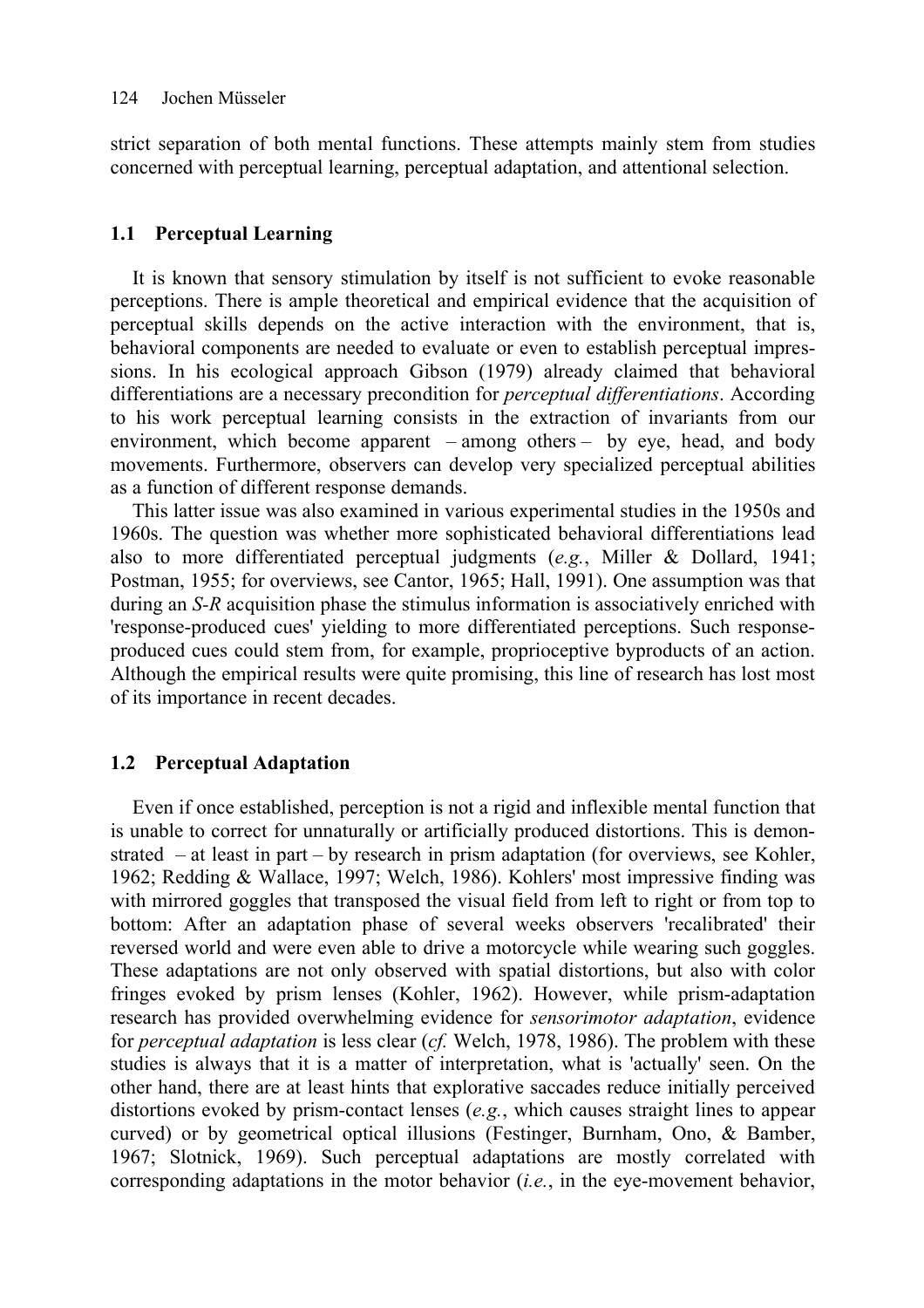*cf.* Festinger, White, & Allyn, 1968). Thus, it is worth noting that explorative motor behavior promotes both the sensorimotor and the perceptual adaptation process.

What can be concluded from the studies of perceptual learning and perceptual adaptation? It might be the case that the perceptual system is recalibrated with respect to the motor system, or the motor system is recalibrated with regard to the perceptual system. It might also be the case, however, that perceptual adaptation and motor adaptation are two sides of one and the same coin. Regarding spatial perception, for example, it has been already assumed that the system of perception and of motor behavior (above all, of the eye-movement behavior) seems to establish perceived space via an interaction with the environment. Then, the system in charge of the guidance of motor movements is also the system that contributes to the metric in perceived visual space (Koenderink, 1990; Müsseler, Van der Heijden, Mahmud, Deubel, & Ertsey, in press; Van der Heijden, Müsseler, & Bridgeman, 1999; Van der Heijden, Van der Geest, De Leeuw, Krikke, & Müsseler, in press; Wolff, 1987, 1999; see Lotze, 1852, for an early example of this idea).

This last conclusion implies that the influence of actions upon perceptions is not only a matter of a learning or acquisition phase, but that the perception-action relationship is present in almost every perceptual process. Especially, a spatial error in a perceptual task should have its correspondence in a behavioral task. For example, consider the Müller-Lyer illusion. It was shown that this illusion has its correlation in the eye-movement behavior, that is, a perceptual overestimation of the 'wing-out' part corresponds to an overshoot of saccades, while a perceptual underestimation of the 'wing-in' part corresponds to an undershoot of saccades (Festinger *et al.*, 1968; Yarbus, 1967). When the perceptual illusion is reduced as a result of saccadic exploration, the saccadic over- and undershoot shows a comparable reduction as well (for further obvious correlations between perceptual judgment and saccadic behavior, see Müsseler *et al.*, in press; Van der Heijden *et al.*, in press).

## **1.3 Attentional Mechanisms: Selection for Action**

While perceptual learning and perceptual adaptation are concerned with the longterm consequences of the perception-action exchange, the attentional account considers also short-term consequences. As mentioned, linear stage models dominated the information-processing view from the beginning in the 1950s. Attentional theories of that epoch mimicked this view of information flow, but they additionally took into account two conceptualizations. The first conceptualization was concerned with the *capacity limitation* that was seen as the restricted transmission rate of a perceptual stage (the P-channel, *cf*. Broadbent, 1958) and that functionally described a central bottleneck in the flow of information. The second conceptualization was a *selection mechanism* in shape of a filter, which rejected specific stimulus features from further processing. Later on, with the progress of attentional research, this view was extended: Single-channel conceptions were contrasted with multiple-channel conceptions, earlyselection with late-selection mechanisms, capacity-demanding with capacity-free processes, and specific with unspecific capacity limitations (for overviews, see Neumann, 1987, 1996; Van der Heijden, 1992). One main doctrine within this view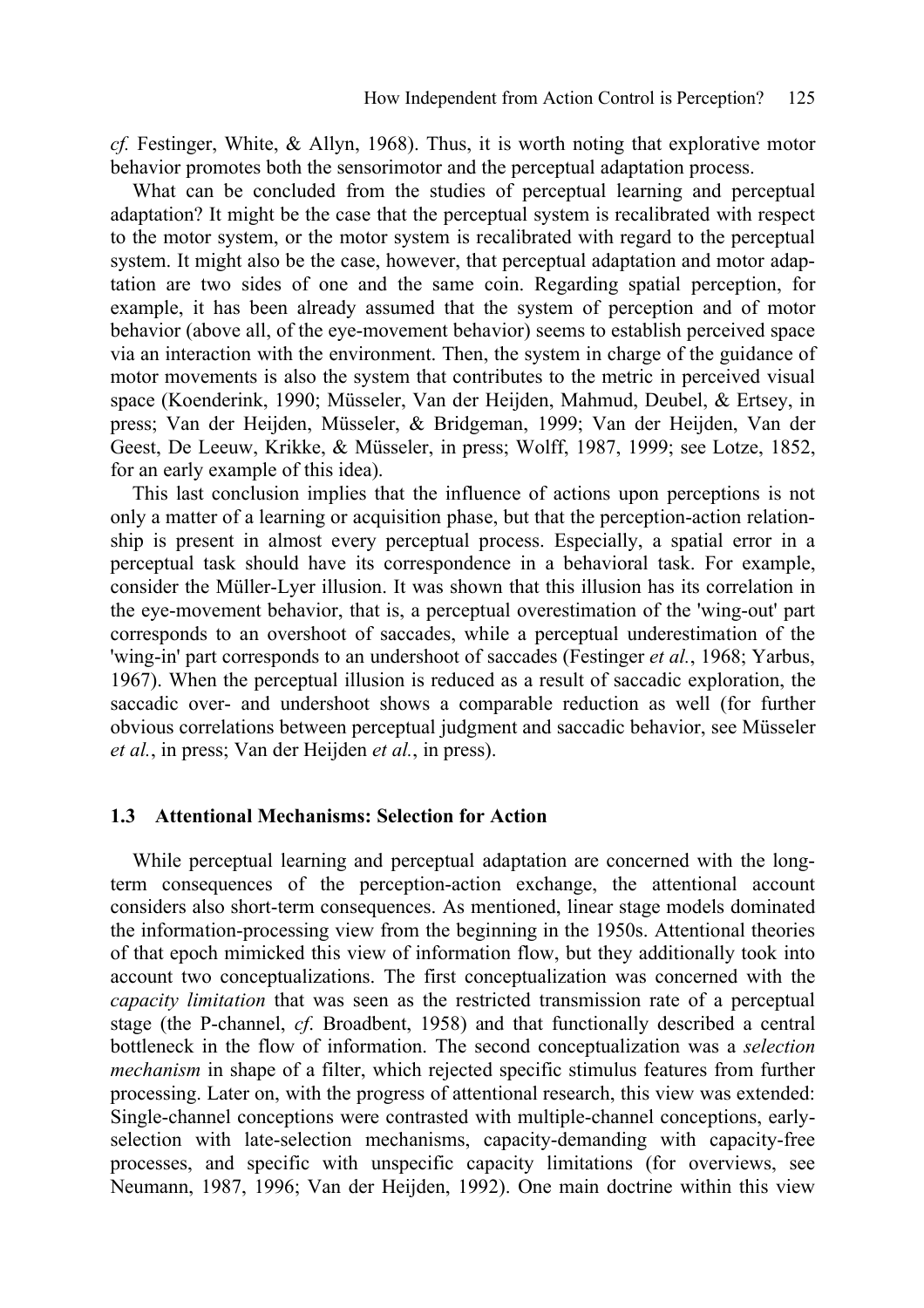remained amazingly constant until the early 1980s. It was the doctrine of capacity limitations being an inherent feature of the system and therefore, selection mechanisms were needed to handle these limitations. Thus, capacity limitation was the central concept and selection was only treated as a functional consequence of it. This view had important implications on how to investigate and on how to theorize attentional mechanisms (Neumann, 1987, 1996).

In the last two decades selection has come to the fore and lost its theoretical role of being only the functional consequence of the capacity limitation. One reason is that empirical research interests were focussed on perceptual selection, for example, in visual search tasks (*e.g.*, Treisman & Gelade, 1980) or in tasks on the validity of spatial cueing (*e.g.*, Posner, 1982). In the wake of this emphasize the functional relation between capacity limitations and perceptual selection mechanisms was reversed by an action-oriented reconstruction: Perceptual selection were no longer seen to be the inevitable consequence of a system-inherent capacity limitation, instead selection mechanisms were seen to evoke capacity limitations in order to enable goaldirected actions. This view has been put forward in the last years by Allport (1987), Neumann (1987, 1996), and Van der Heijden (1992).

The general principle of this *selection-for-action view* is that specific aspects of the environment have to be selected and integrated in actions, whereas irrelevant aspects have to be ignored and excluded from processing. This principle works not only under ecological conditions but even in experimental situations where actions are not obvious. Note, first, that perceptual selections are already given by the orientation of the organism (*e.g.*, by head and/or by body movements) and by the orientation of the receptor system (*e.g.*, by eye movements). Second, beneath these overt selections observers can orient covertly, that is, they are able to focus on certain aspects within the visual field while they are fixating others (*e.g.*, Posner, 1982). This covert orienting normally interacts with overt orienting – mainly with overt eye movements – in order to specify objects' localizations (necessary for programming saccades' amplitude and direction, *cf.* Müsseler, 1994; Umiltá, Riggio, Dascola, & Rizzolatti, 1991; Wolff, 1987). However, both covert and overt orienting can be observed independently by inhibiting the overt-action part (Rizzolatti & Craighero, 1998; Rizzolatti, Riggio, Dascola, & Umiltá, 1987; Umiltá *et al.*, 1991).

The selection-for-action view reveals that the necessity for perceptual selection can stem from the action part of processing, which produces  $-$  in an indirect manner  $$ limitations in processing. In addition, it demonstrates that action-control processes can have an important impact on what is perceived from our environment. Nevertheless, it is a process-oriented view on how and what information is picked up, accentuated, disregarded, or rejected and therefore remains a one-way route on how visual information is processed. What it adds is only the *functional* perspective in which perception is dedicated to goal-directed actions. Thus, the selection-for-action view contributes very little to the question of what the perception-action interface represents. It also addresses neither the *representational* structures lying behind these processes nor their role in action control. As a consequence, this view skips more equally ranked crosstalks between perception and action, which enable the formation of both mental functions.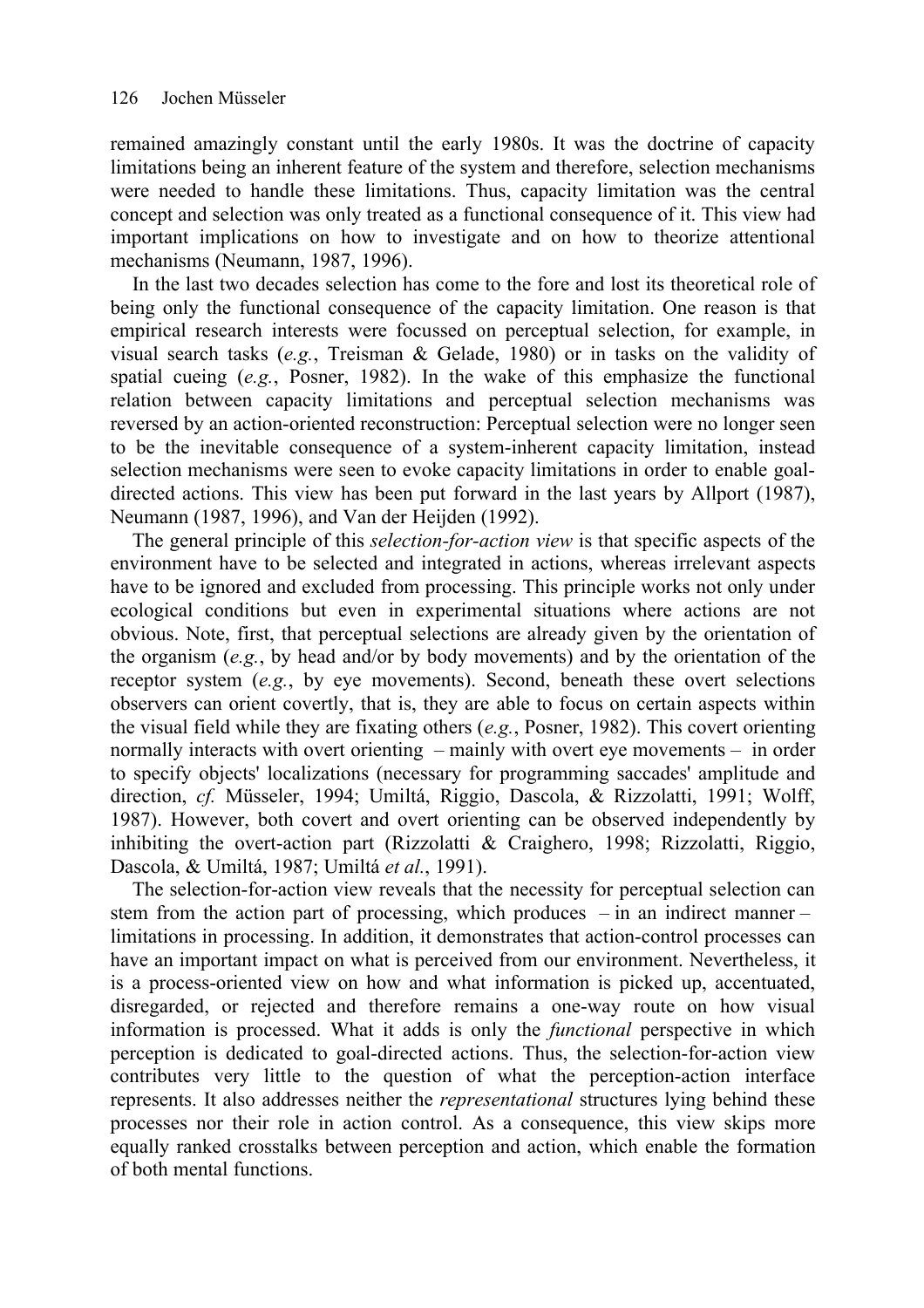#### **1.4 Conclusions**

So far, traditional views on perception suggest mainly a unidirectional information flow from perception to action with a high degree of separation between both mental functions. While the contribution of perception to action is well investigated, the influence of action to perception is less clear. If at all, action is admitted to function (1) as a corrective long-term element, which establishes and (re-) calibrates the perceptual system (as indicated by views on perceptual learning and perceptual adaptation) and (2) as a short-term attentional mechanism which enables goal-directed actions (as indicated by the selection-for-action view). However, both views indicate a strong coupling of perception and action that might also result in representational consequences.

## **2 An Event-Coding Account of Perception and Action**

In this section an account is introduced which rejects a strict separation between perception and action, and which instead assumes that perceiving a stimulus or planning an action operate on identical codes. It is fair to stress that this account takes up components from old theories and combines them with recent ideas. Moreover, precursor versions of this account have been published before (*cf.* Hommel, 1997; Hommel, 1998b; Hommel, Müsseler, Aschersleben, & Prinz, 1999; Müsseler, 1995; Prinz, 1992, 1997; Prinz, Aschersleben, Hommel, & Vogt, 1995). But while these versions put their focus on action-control processes (*e.g*., on stimulus-response compatibility or on ideomotor phenomena), the present paper focuses the consequences for the perceptual domain; further, it diverges in critical points from the precursor versions and elaborates them.

In the present section, our consideration starts with an excursion into the motor theories of cognition that was so broadly discussed a century ago (for an overview, *cf.* Scheerer, 1984). We continue with the basic assumptions of the so-called event-coding account, and then cite empirical support in Section 4. Finally, the account will be theoretically elaborated in Section 5.

## **2.1 Action Control by Anticipating Action Effects**

How do voluntary actions come into being? This question has already been debated, for example, by Lotze and James in their introspective psychology of the will. The answer they offered was that responses may be cognitively evoked by the anticipatory codes of their sensory effects (James, 1890; Lotze, 1852). By repeatedly performing an arbitrary movement that produces some perceivable sensory effect, actors may associate the corresponding pattern of motor activity with a code representing the tobe-expected sensory effects. Once established, such a link could be used the other way round to select and to activate the motor pattern by activating an effect code first. Therefore, the central assumption was that movements are cognitively represented by their external effects and, thus, could be initiated by the activation of the corresponding *effect codes*.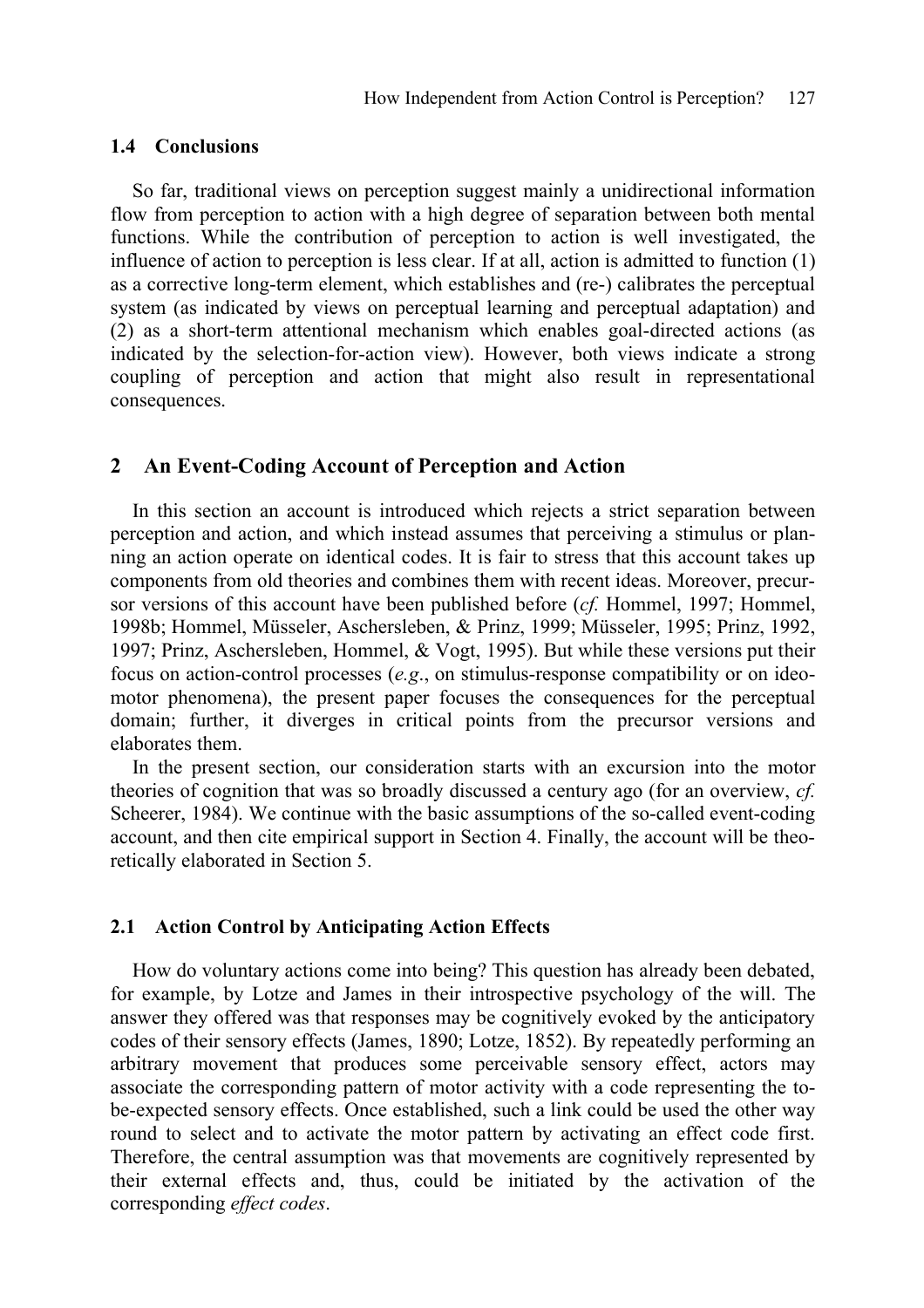#### 128 Jochen Müsseler

Modern authors of behavioral sciences as well as of robotics took up the idea to control actions by anticipating their effects (see Greenwald, 1970; Hommel, 1997; Jordan, 1999; Prinz, 1992, 1997; Wolff, 1987, 1999; for robotics, see an overview in Steininger, 1999). They elaborated on two important extensions of this idea: First, while the earlier authors considered action effects to contain mainly body-related afferent feedback (*i.e.*, proprioceptive and kinesthetic feedback), recent authors stressed that action effects could refer to any kind of response- or action-contingent events (Aschersleben, 1999a; Hoffmann, 1993; Hommel, 1997; Meltzoff, Kuhl, & Moore, 1991; Steininger, 1999; Zießler, 1998). In other words, switching on a light produces not only a body-related tactile and kinesthetic feedback at the hand, but also an afferent visual feedback from the light emissions of the bulb which represents an action effect as well.

Second, as Prinz (1992, 1997) has pointed out, the assumption of action control by anticipating action effects implies that not only stimulus codes (*i.e.*, codes of perceived events) represent external events, rather response codes do as well (*i.e.*, codes of to-beproduced events). Accordingly, both types of codes could be commensurable or even identical. The idea is that stimulus processing and action preparation refer to and operate on a common distal representation, that is, both processes have access to a processing level where codes of both perceptual contents and action effects are available (*common-coding* view, cf. Prinz, 1992, 1997).

# **2.2 An Event-Coding Account**

The assumptions that action effects refer to action-contingent events and that perceiving a stimulus or planning an action operates on identical codes, can be used to specify a more elaborated perception-action account. It has the following characteristics (Figure 2): In the environment and the corresponding internal distal representation, this account does not differentiate basically between stimulus events and response events. Because each distal event could – in principle – result from an  $action<sup>2</sup>$  or a stimulus, there is no need to differentiate between the two at a representational level. At least, there is no qualitative difference between action-produced or stimulus-produced events. It does not matter, for example, that typical visual stimulus events have a specific color, shape, and intensity. In principle, all these features or their specific combination could be evoked by an action which was generated by the anticipation of the action effect, that is by features which refer to color, shape, or intensity. Accordingly, every external event is simply represented in an *event code*, which refers either to a stimulus event or to a response event. Therefore, the present

 $2 \ldots$  or a response, respectively. In the present context it is exiguous, whether the motor act results from a pure internal generation (*i.e.*, from an action) or from a reaction to a stimulus (*i.e.*, from a response).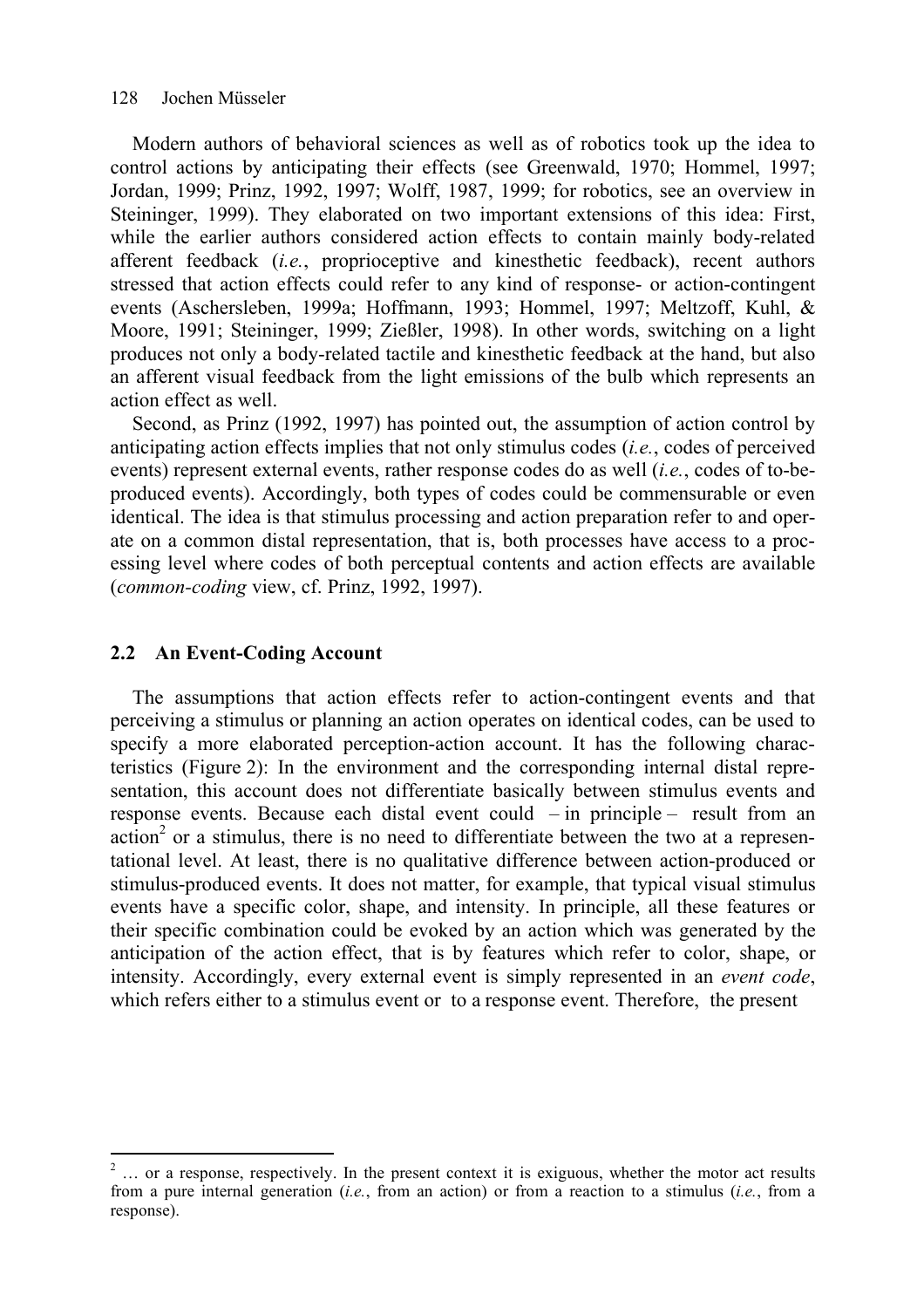

Figure 2: At a common distal representation, *event codes* refer to external stimulus or response events, that is, perceiving a stimulus and planning a response operates on identical event codes. Moreover, perception is determined by specific *sensory codes* and action by specific *motor codes*. For further explanations see text.

perception-action account is an event-coding account (Hommel *et al.*, 1999; see also Müsseler, 1995, p. 13-34).

As indicated, an event code is not seen as a single, uniform whole, but comprises different *feature codes*. It is well established that visual stimuli are represented by distributed features, preferably in different areas of the brain (*e.g.*, Singer, 1994; Treisman & Gelade, 1980). The assumption of distributed action features is also not entirely new (Jeannerod, 1997; Keele, Cohen, & Ivry, 1990). What is new, is the assumption that these features are represented in the same domain and can contribute to the formation of a perceptual or a motor event code (*cf.* Hommel, 1998a).

At this point in the discussion it is worth clarifying the format of the assumed event and feature codes. The example that color, shape, and intensity could serve as anticipated distal effects, which are able to evoke actions, suggests a basically sensory format. This suggestion would be as misleading as the suggestion that codes at the common level would be represented in a motor format. At a cortical level there are only different levels of activation and the format of activated codes can be determined  $-$  if at all  $-$  by the connections they exhibit. Codes at the common representational level shared by perception and action are assumed to receive and to spread their activation from and to sensory and motor sources. In this sense, event codes are surely cognitive codes.

An example for a temporary state at the common coding level is depicted in Figure 3. Feature codes (small circles) are activated and combined to a perceptual or to a motor event code (large circles), which might show or might not show an overlap of their features. In another context, a feature code, which was previously integrated in a perceptual event code, could be integrated in a motor event code (and vice versa). In principle, this notion holds for whole perceptual and motor event codes as well; in other words, in a different context the same combination of feature codes representing a perceptual event code could refer to a motor event code (and vice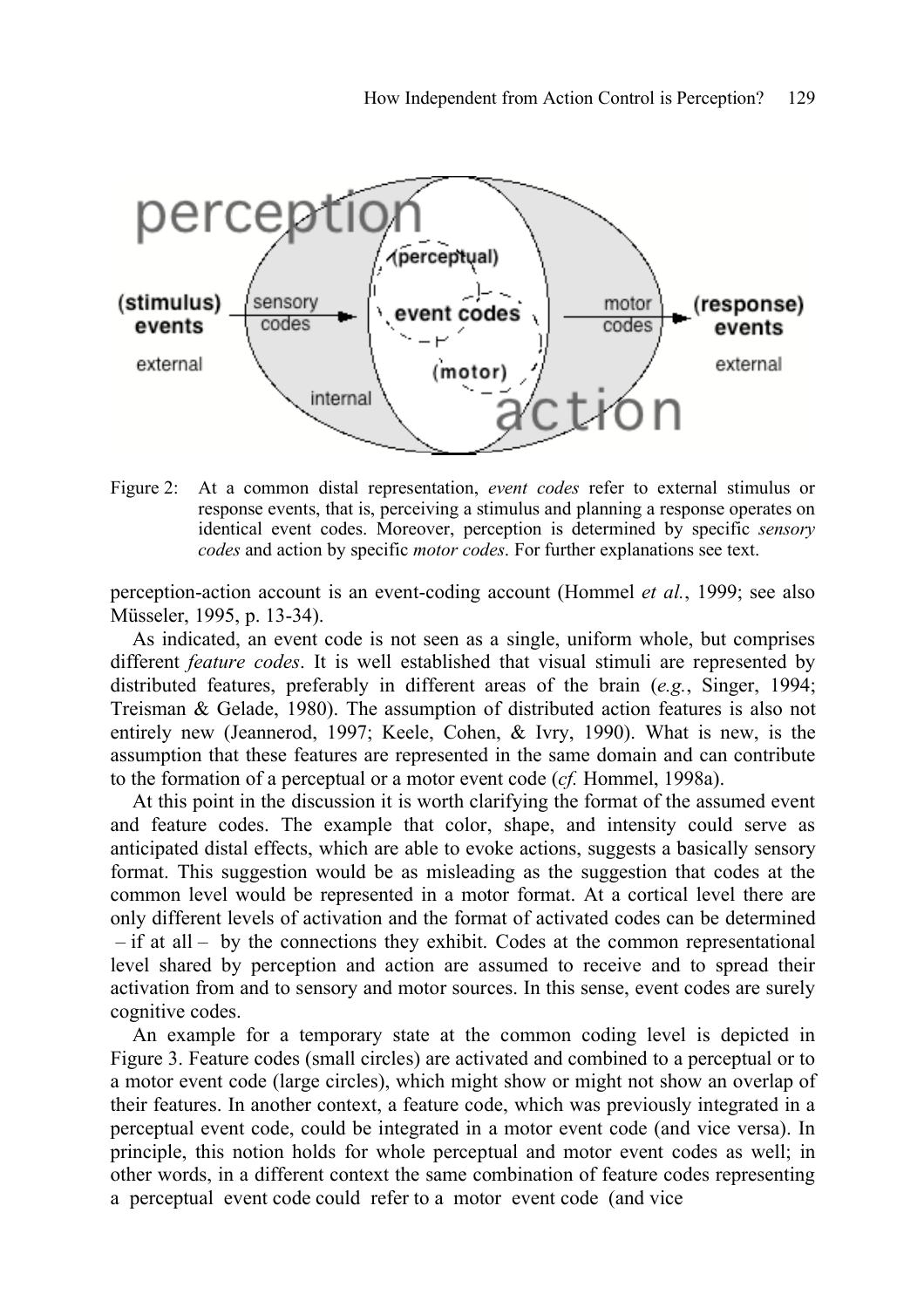

Figure 3: *Feature codes* (dots) are integrated into perceptual or motor *event codes* (large circles) which evolve from common structures. Moreover, identical feature codes could be bound into a perceptual event code (black dots on the left) or in a motor event code (black dots on the right). In another context, it is even imaginable that a previously bound perceptual event code serves as a motor event code (and vice versa).

versa). Thus, perceptual and motor event codes are not entities of a different kind, but only refer to different events of the temporary specific context.

If the last idea is correct, then the question immediately follows, how the system is able to differentiate between perceptual and motor event codes. Or in other words, can it differentiate between perception and action? An answer is already indicated in Figure 2. Of course, perception is not only a matter of activated perceptual event codes as well as action is not only a matter of activated motor event codes. Perception is seen to comprise the activation of specific sensory codes *and* event codes, just like action took also into account the specific motor codes. With this in view, the question how the system differentiates between perception and action is superfluous because the 'role' of the specific event code is determined by its actual connections.

Another question is how do cognitive structures like the assumed event codes come into being. At least some of them are probably not given from birth, but are created by repeated couplings of perceived events and action-produced events. This idea has been proposed by Wolff (1987, 1999) as a possible mean of addressing the problem how visual space is created. He postulates that initially arbitrary saccades serve to 'explore' the visual environment and that a representation of perceived space is established as soon as the infant is able to control his/her intended saccadic effects. Thus, the more generalized version of this idea suggests that the motor system initially produce arbitrary 'motor babblings' and that the correlation to the intended distal effects consolidates representational structures (*cf.* Aitken, 1994; Hommel, 1997). Thus, action-contingent couplings establish cognitive representations by learning. Of course, higher vertebrates are also able to form arbitrary *S-R* mappings quite fast, for example, when they are confronted with the typical lab instruction to press the index finger when a green light flashes or the middle finger when a red light flashes. Thus, this ability is not banished from the system, but higher cognitive processes accomplish it.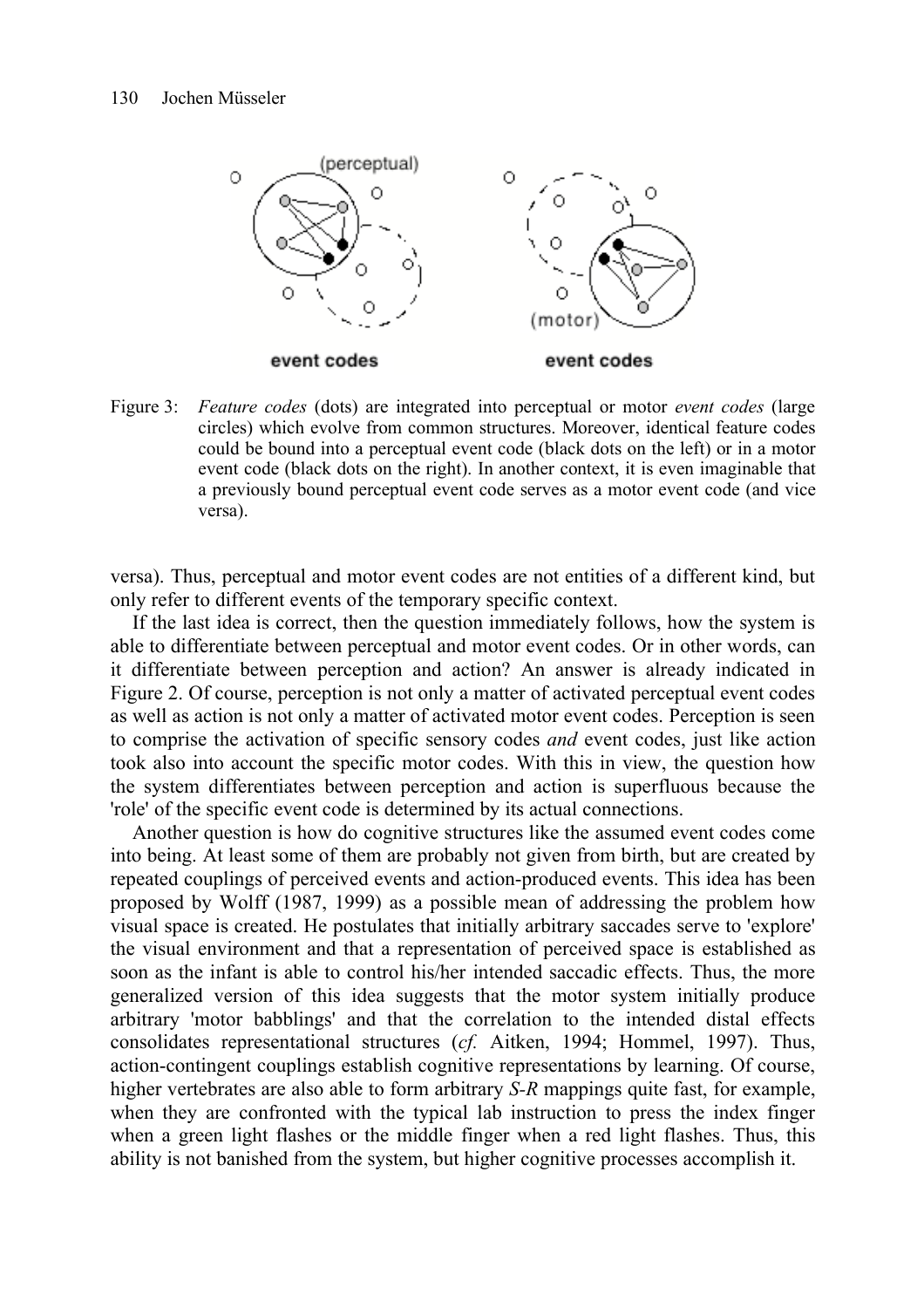*Neurophysiological considerations*. Let us initially clarify the terms 'sensory code,' 'motor code,' and 'event code' with respect to their neuroanatomical content. At first sight, the terms 'sensory' and 'motor code' suggests a more peripheral localization, while 'event codes' are assigned to be more central. Such an assignment would be misleading, since specific sensory codes might be also located at the cortical level, for example, in the primary visual cortex or in the ventral pathway. A sensory code is determined by its almost exclusive afferent stimulation, while a motor code produces efferent stimulation.

More important in the present context is whether there is a neuroanatomical substrate of the common-coding representation on which perceptual and action planning processes are assumed to operate. Several neurophysiological findings of the last decade have pointed to *common modules* which are used by perception and action control and which are often seen to represent the sensorimotor interface. Examples are the so-called 'visual-and-motor neurons' (*e.g.*, Taira, Mine, Georgopoulos, Murata, & Sakata, 1990) found in the monkeys' parietal cortex and the so-called 'mirror neurons' (*e.g.*, Di Pellegrino, Fadiga, Fogassi, Gallese, & Rizzolatti, 1992) located in the premotor cortex. Visual-and-motor neurons are active while a monkey manipulates a specific type of object and/or while that object is merely fixated (Sakata, Taira, Murata, & Mine, 1995; Taira *et al.*, 1990). Mirror neurons become active when a monkey both performs a given action and observes a similar action performed by an experimenter (Di Pellegrino *et al.*, 1992; Gallese, Fadiga, Fogassi, & Rizzolatti, 1990). Both types of neurons are suggested to play an important role in matching the perceived characteristics of objects to the execution of appropriate movements.

These findings of single-cell recordings point to populations of neurons which seem to fulfill both perceptual and motor functions, and which could be considered as a neuroanatomical substrate of the assumed common codes. However, localizing such modules is not the only possibility to look for a common-coding implementation in the brain. Another possibility is to look for a mechanism which accomplishes a *coactivation* of distributed brain areas. Recent studies have encouraged speculations that the problem to bind cortically distributed visual activity can be solved by a temporary cell synchronization, that is, by a mechanism which binds stimulus features into a coherent whole (40-Hz oscillations, *cf.* Eckhorn, Frien, Bauer, Woelbern, & Kehr, 1993; Gray, Engel, Koenig, & Singer, 1992; for overviews see Singer & Gray, 1995; Singer, Engel, Kreiter, Munk, Neuenschwander, & Roelfsema, 1997; *cf.* also Müller & Elliott, 1999). These synchronizations even seem to bridge the gap between the visual hemispheres (Engel, König, Kreiter, & Singer, 1991; Nelson, Salin, Munk, Arzi, & Bullier, 1992). In the present context, findings are also worth noting that report synchronizations between distributed motor areas (Conway *et al.*, 1995; Riehle, Gruen, Diesmann, & Aertsen, 1997) and – most interestingly – between sensory and motor areas of the brain (Roelfsema, Engel, Koenig, & Singer, 1997).

## **3 Behavioral Evidence for More Equally-Ranked Crosstalks**

The present paper is primarily guided by the attempt to establish functional domains. This aim should be also achievable with behavioral data. The question of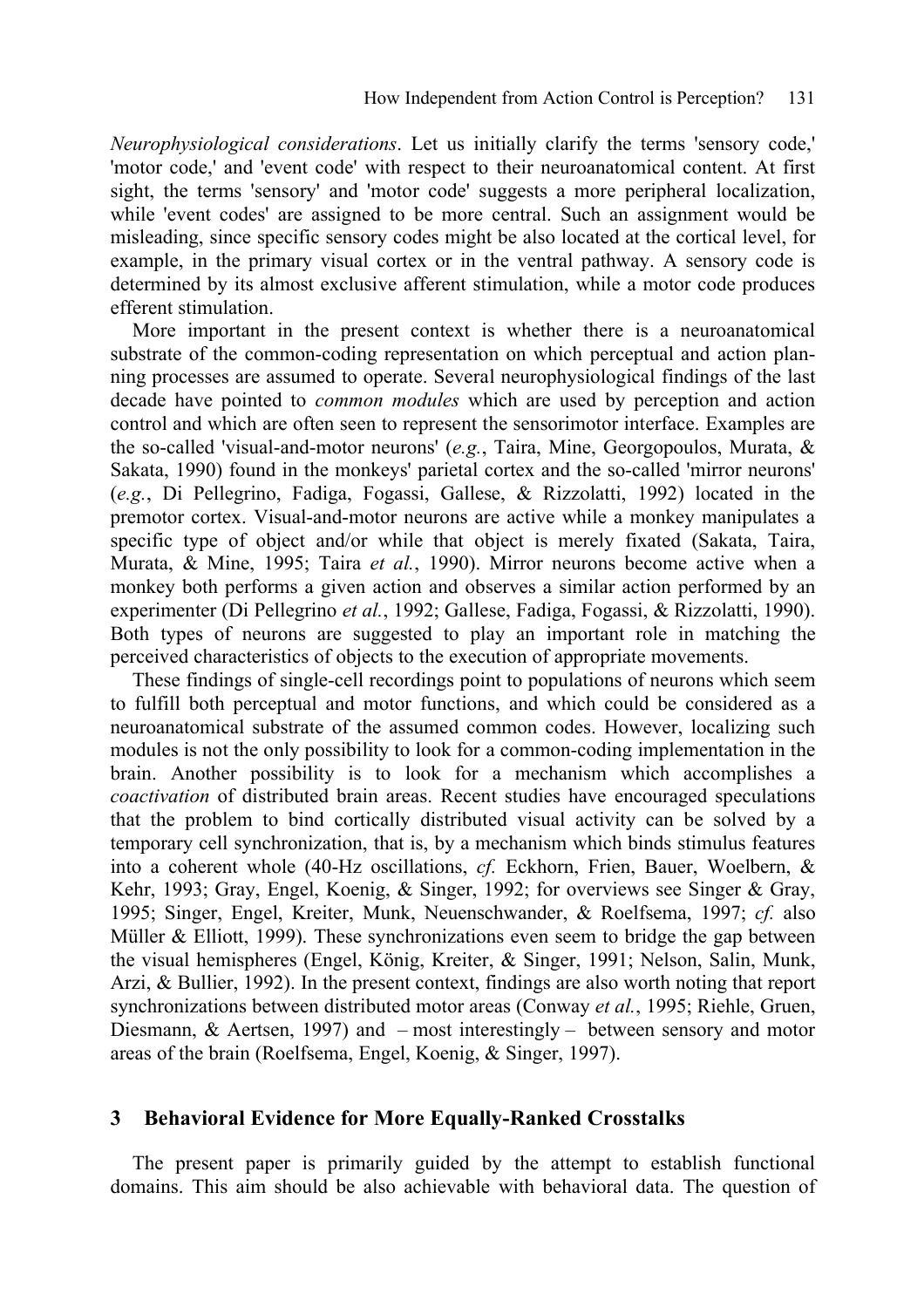#### 132 Jochen Müsseler

whether and how action-control processes actually affect perceptual processing could be put to test by using a dual-task paradigm, in which observers are engaged in a motor task while at the same time they have to identify a stimulus. The basic paradigm is depicted in Figure 4: When a reaction *R* is performed in response to a cue, a stimulus *S* is presented. The framework provided by the event-coding account predicts that simultaneous access to common codes should reveal elementary interactions; in other words, motor processes of *R* should exert an influence on perceptual identification of *S*. Thus, the critical empirical test is whether the identification of *S* depends on the execution of *R* and/or the relationship between *R* and *S*.

## **3.1 Unspecific Perceptual Impairment**

By using a dual-task situation as depicted in Figure 4, several studies were able to demonstrate unspecific impairments of perceptual processing, that is impairments, which are attributed to more general demands of action control. An early example of these studies comes from Kahneman, Beatty, and Pollack (1967): Participants performed a digit transformation task, in which they first heard a string of four digits (*e.g.*, 8340) and then verbally responded with another string by adding 1 to each digit that they had heard (*e.g.*, 9451). At the same time flashed letters were to be detected. The results indicate a genuine loss of perceptual sensitivity in the response phase, which Kahneman *et al.* (1967) attributed to the mental aspects of the response demands.



Figure 4: Basic dual-task situation devised to examine whether action control affects perceptual processing. Observers are engaged in a motor task (*R*) while at the same time she/he has to identify a stimulus (*S*). The critical empirical test is whether the identification of *S* depends on *R* (straight line with double arrow). Dashed lines with double arrows indicate other relevant *S/R* relationships, which will be discussed in Section 4.2.

Other authors explicitly attribute the perceptual impairment to the concurrent demands of action control. They use the paradigm of the *Psychological Refractory Period* (PRP) from which it is well known that humans encounter limitations when they attempt to carry out two tasks simultaneously (for overviews, see, *e.g.*, Pashler,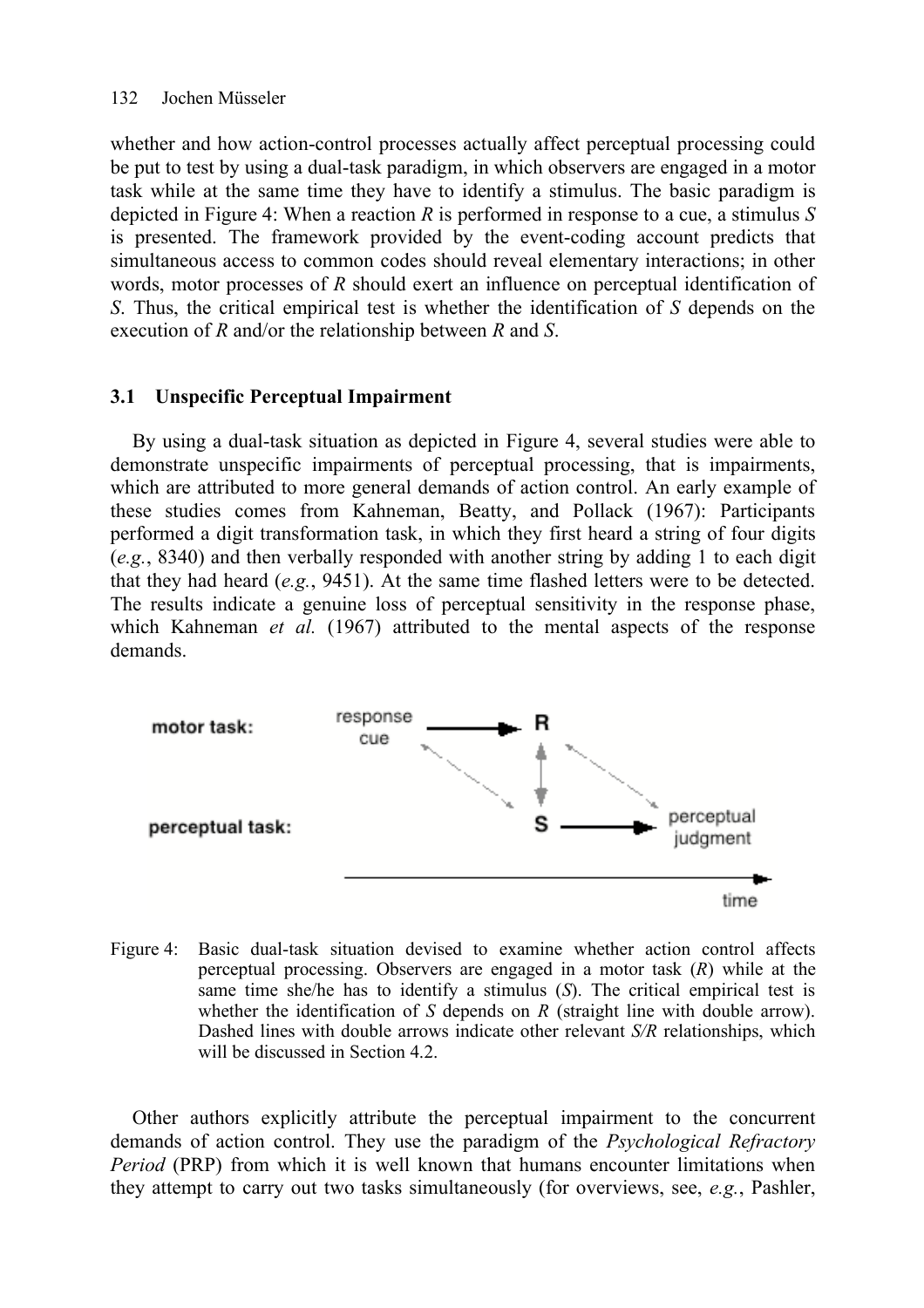1994b; Smith, 1967; Welford, 1980). Most of these studies investigated dual-task interference by analyzing latencies of speeded responses given to two motor tasks. Accordingly, observed costs are assumed to originate from a bottleneck at the response stage, that is, from the inability to select and/or to execute two motor responses in parallel (*e.g.*, De Jong, 1993; Pashler, 1989, 1994a; Welford, 1952, 1980). Only a few authors were interested in the question of whether processing in a motor task also affects processing in a perceptual task and, indeed, they found perceptual impairments caused by the motor task (De Jong, 1993; De Jong & Sweet, 1994; Ruthruff, Miller, & Lachmann, 1995). For example, De Jong  $(1993)$ ; see also De Jong & Sweet, 1994) reported that the identification of a foveally presented letter is postponed when the observer is simultaneously engaged in responding to an auditory stimulus (but see Pashler, 1989). It was suggested that the bottleneck, instead of being identical to the response-selection mechanism, encompasses more general processes necessary for complex perceptual analyses and for response-preparing activities.

In these studies, however, the perceptual task and the motor task typically showed no feature overlap. Accordingly, these unspecific effects always beg the question of whether the perceptual impairment really reflects a reduction in perceptual sensitivity caused by the motor task or whether it rather originates from a reduced attentiveness given the perceptual task. Indeed, De Jong and Sweet (1994) found that the impairment varied substantially, depending on which task had been emphasized in the instructions.

## **3.2 Specific Perceptual Impairment**

The argument that the perceptual impairment originates only from a reduced attentiveness given the perceptual task can, however, be rejected by findings demonstrating a more specific crosstalk, that is, when the impairment can be shown to vary with the relationship between the to-be-executed *R* and the to-be-identified *S*. It is known from compatibility research that the amount of *feature overlap* between responses and stimuli affects the temporal requirements for response selection (for overviews, see Hommel, 1997; Kornblum, Hasbroucq, & Osman, 1990). If – in a dual-task situation like that described above – the amount of feature overlap between *R* and *S* would also affect the perceptual identification, then this result would demonstrate that the attentiveness given the perceptual task cannot be the only critical factor. It would indicate that the impairments originate indeed from structures shared by perceptual and action-control processes. Therefore, a demonstration of specific interferences is needed which establishes perceptual differences that are dependent on the action performed.

Recent series of experiments in our lab revealed such a specific impact of actions on perception. In these studies, participants performed an unspeeded *R* to a response cue (motor task) and – while doing this – a tachistoscopically presented *S* appeared which had to be judged at the end of a trial at leisure (perceptual task). More specifically, participants performed a prepared, unspeeded right or left keypress and saw a tachistoscopically presented, masked arrow. Feature overlap between *R* and *S* is assumed to originate from a RIGHT (or LEFT) code at the common-coding level: This code is considered to be used when a right (left) keypress is generated as well as when an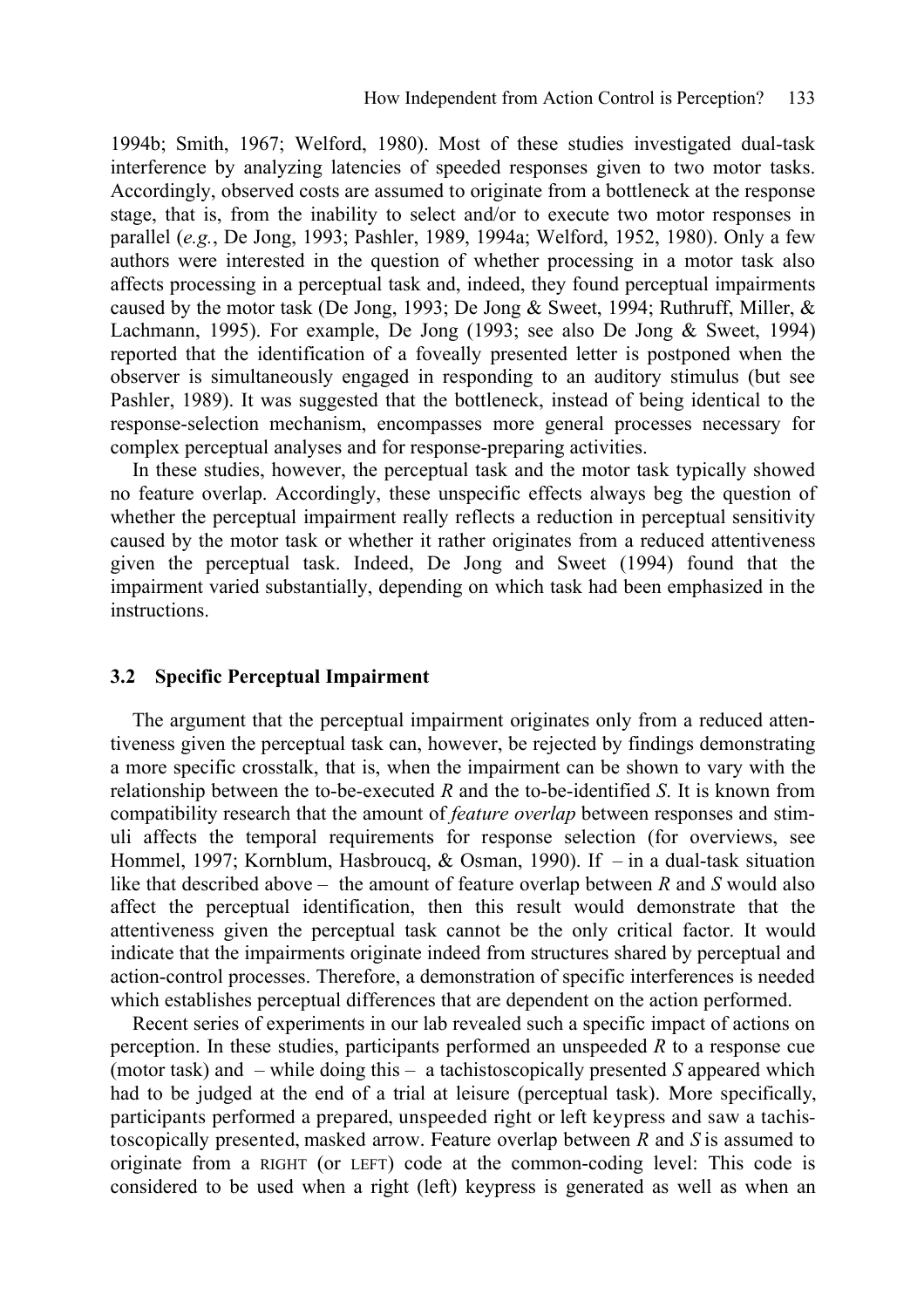arrow pointing to the right (left) is perceived. Thus, the RIGHT (LEFT) code is assumed to be activated when the stimulus is visually processed or when the corresponding action is generated (Müsseler, 1995; Müsseler & Prinz, 1996). Another, more specific assumption is that when the LEFT (or RIGHT) code is involved in response generation, its sensitivity for a left-pointing (or right-pointing) stimulus is reduced. Thus, the systems sensitivity to stimulus events that share features with the response is assumed to be decreased. In other words, the assumption is that the perceptual and the motor event code come into conflict with respect to the overlapping feature code in the compatible condition, while they can coexist without any conflict in the incompatible condition (*cf.* Figure 5A and B).

Indeed, this is what we were able to demonstrate in independent series of experiments. A typical result is shown in Figure 5C, which is based on data reported in Experiment 1 by Müsseler, Steininger, and Wühr (1999a). The first finding is that the perceptual task is much easier when the masked *S* is presented alone versus when it is presented during the planing or execution of *R*. Accordingly, single-task performance was better than performance in each of the consecutive dual-task blocks, which points to an unspecific impact of response generation upon perceptual identification (see above; *cf.* De Jong, 1993; De Jong & Sweet, 1994; Ruthruff *et al.*, 1995). More important from an event-coding point of view is the finding of specific impairment, that is, observers were consistently better with incompatible relationships between response and arrow (*e.g.*, left keypress *R*, right-pointing arrow *S*) than with compatible relationships (*e.g.*, left keypress *R*, left-pointing arrow *S*). In other words, the identification of a right-pointing arrow was reduced when presented during the execution of a right response as compared to that of a left response and vice versa ('blindness to response-compatible stimuli'). This impairment remained stable throughout the experiment, although it was less sharp in the last blocks.

This basic finding was further established by ruling out alternative interpretations (*cf.* dashed lines with double arrows in Figure 4). We found no evidence that the finding is provoked only by the relationship between response cue and masked *S* (*i.e.*, by an *S-S* relationship), or by the relationship of *R* and perceptual judgment (*i.e.*, by an *R-R* relationship, *cf.* Müsseler & Hommel, 1997a). Further, we were able to show that the perceptual impairment came up not only in an identification task or a detection task (Müsseler & Hommel, 1997b), but even when the data were analyzed in terms of the signal detection parameter *d'* (Müsseler *et al.*, 1999a). Consequently, it seems to be primarily features of *R* that affect identification of *S*. A more straightforward test of this conclusion was to omit the response cue and to use responses only that were endogenously triggered by the participants. Indeed, as a further experiment showed, it does not matter whether participants perform an arbitrarily selected left or right response or whether they responded to a response cue (Müsseler, Wühr, & Prinz, 1999b).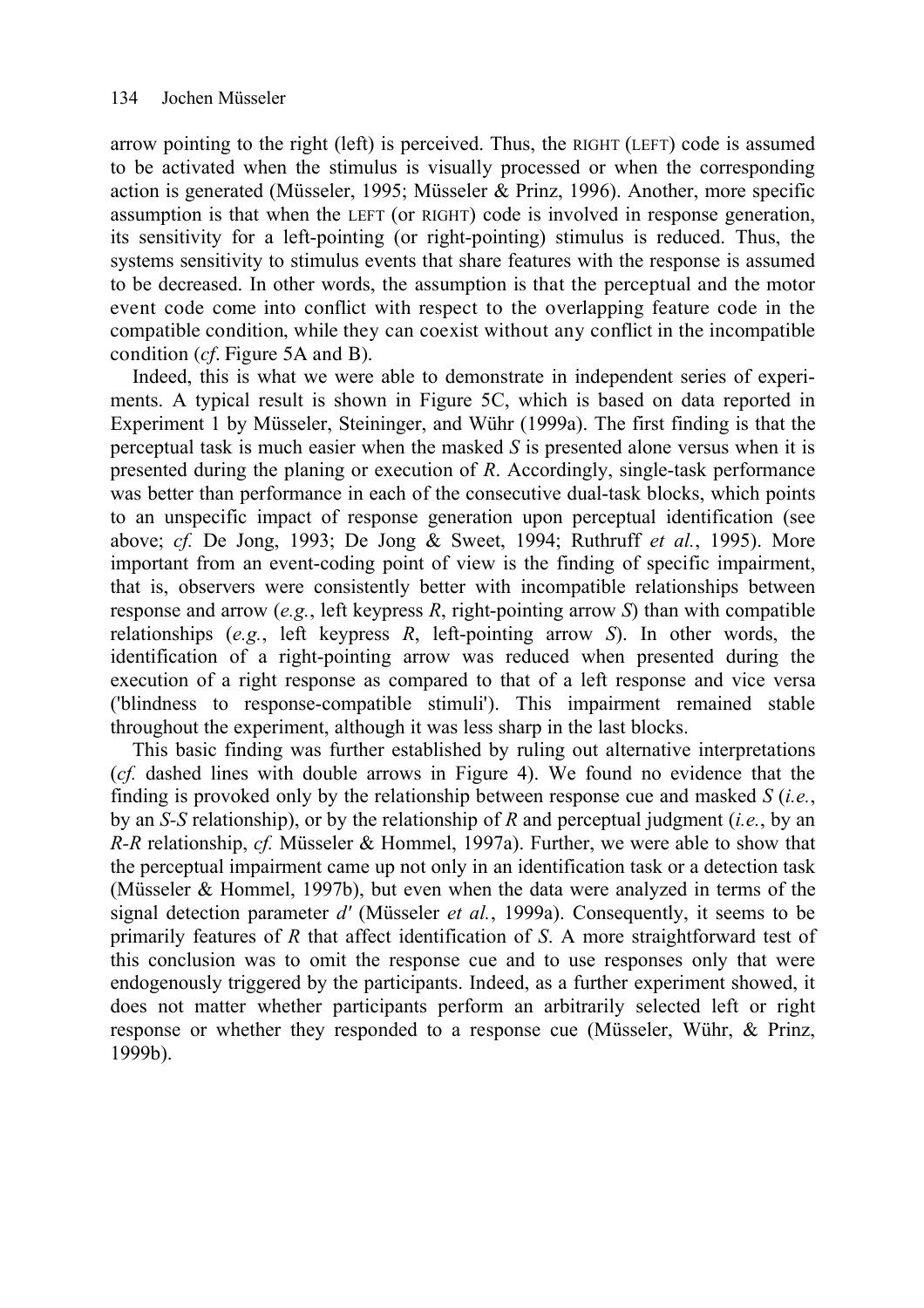

Figure 5: (A) and (B): Assumed feature overlap and non-overlap of event codes in a compatible and incompatible dual-task situation (*cf.* Müsseler, 1995, Figure 23, p. 108). Participants see a tachistoscopically presented left or right masked arrow (here left) while performing an already prepared, unspeeded left or right keypress. The perceptual and the motor event code come into conflict with respect to the overlapping feature code in the compatible condition, while they coexist in the incompatible condition. (C) Typical findings of the blindness to response-compatible stimuli. Bars repre-

sent the mean probabilities of correct identified arrows (with standard errors between participants) in different phases of the experiment. The difference between the single- and dual-task conditions is significant with  $t_{17} = 4.43$ ,  $p < .001$ . Additionally, in the dual-task condition a 2 x 4 ANOVA shows a significance of compatibility with  $F_{1, 17} = 8.22$ ,  $p = .011$ , and of block with  $F_{3, 51} = 3.31$ , p = .027. The interaction showed a tendency only with  $F_{3, 51} = 2.53$ , p = .067 (data based on Müsseler, Steininger, & Wühr, 1999a, Experiment 1).

By studying the time course of the blindness effect we demonstrated that it exists over quite a large period before response execution. Using a timed-response method, in which participants had to synchronize *R* with the third of three beeps, Wühr and Müsseler (1999) found the blindness effect for response-compatible stimuli within a period of two seconds before the execution of *R*. Thus, the blindness effect reflects a conflict that is already apparent during the planning phase of an action.

Finally, evidence was gathered that the overlap between features of the stimuli and of the anticipated *action effects* contribute to the perceptual impairment. This was shown in a task in which proximal spatial feedback was eliminated, but distal action effects were added. For example, in one of her experiments Steininger (1999) replaced the left and right keypresses by one and two keypresses with the consequence that *R* shares no longer the proximal feature with *S* of being LEFT or RIGHT. However, when *R* produces a distal left or right action effect in form of a left or right perceptual event, the impairment was still observed (for details see Steininger, 1999). Additionally, it seems to need the overt intention to produce these action effects, otherwise the blindness effect disappears (Steininger, 1999; see also Müsseler *et al.*, 1999b). Both findings fit well to the effect-oriented view of action control mentioned above.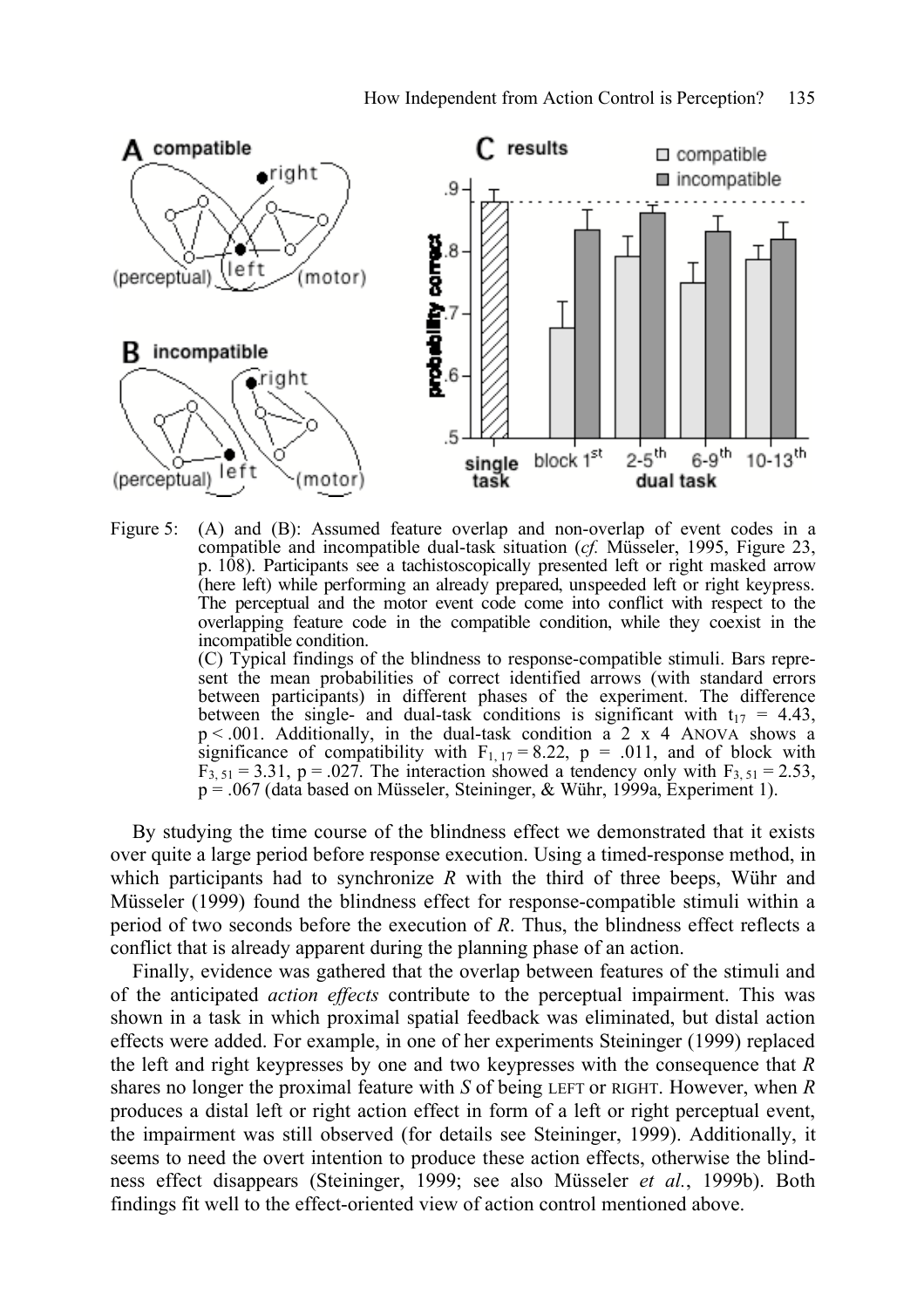### **3.3 Perceptual Induction**

According to the framework provided by the event-coding account, perception and action control are based on codes, which are shared by both processes. If this assumption holds it is also imaginable that the activation of a (motor) event code not only interferes with a (perceptual) event code, but  $-$  at least occasionally  $-$  induces the activation of a (perceptual) event code. Thus, particular actions might also facilitate specific perceptions. Before the theoretical implications of this opposed influence will be discussed in more detail, evidence will be described which demonstrate such a perceptual induction.

Imagine a situation in which an observer performs a manual left or right wheel rotation *R* and is confronted with the presentation of an ambiguous rotatory apparent motion *S*. Such an induction display has been recently used by Wohlschläger (1999) to demonstrate that the proximity principle that usually organizes perception in such a situation is overruled by spatially oriented actions. The direction of perceived motion followed the direction of the spatially oriented action, that is, a wheel rotating to the right was observed when a right wheel rotation was performed and vice versa, although the stimulus situation presented was identical in both tasks. This was even true when the actions were just planned rather than actually executed.

Another related demonstration for perceptual induction by actions can be taken from mental-rotation tasks, in which observers are typically asked to decide whether two 2- or 3-dimensional stimuli differing in orientation are identical or mirror-versions of each other. The most intriguing result of these tasks is the monotonous increase of reaction times with angular stimulus disparity between stimuli. So far, mainly perceptual terms have been used to describe this imagined mental rotation. However, Wohlschläger and Wohlschläger (1998) were able to show that a manually rotatory task, which allowed observers to turn the stimuli by means of a knob, yields nearly identical reaction-time functions as the original mental-rotation task. Again, these effects occur even when the (manual) actions were just planned rather than actually executed.

## **4 Further Considerations of the Event-Coding Account**

So far, the event-coding account has gained considerable support from various research areas which debate the issue of how stimulus features are able to bring about action-control processes. This question is central for research on, for example, *S-R* compatibility, ideomotor action, and sensorimotor synchronization (for overviews from an event-coding point of view, see Hommel, 1997; Hommel *et al.*, 1999; Prinz, 1997). The previous section also revealed that actions could influence perceptual processing. However, in some studies perceptual impairment and in others perceptual induction was observed. The event-coding account as outlined in Section 3.2 is clearly too vague to account for these various observations. Therefore, specific problems will be elaborated and discussed in the following section, leaving general questions, on how feature binding might be realized by the system, unconsidered (*e.g.*, the questions, how and what features are bound to an event code; for overviews in this respect, see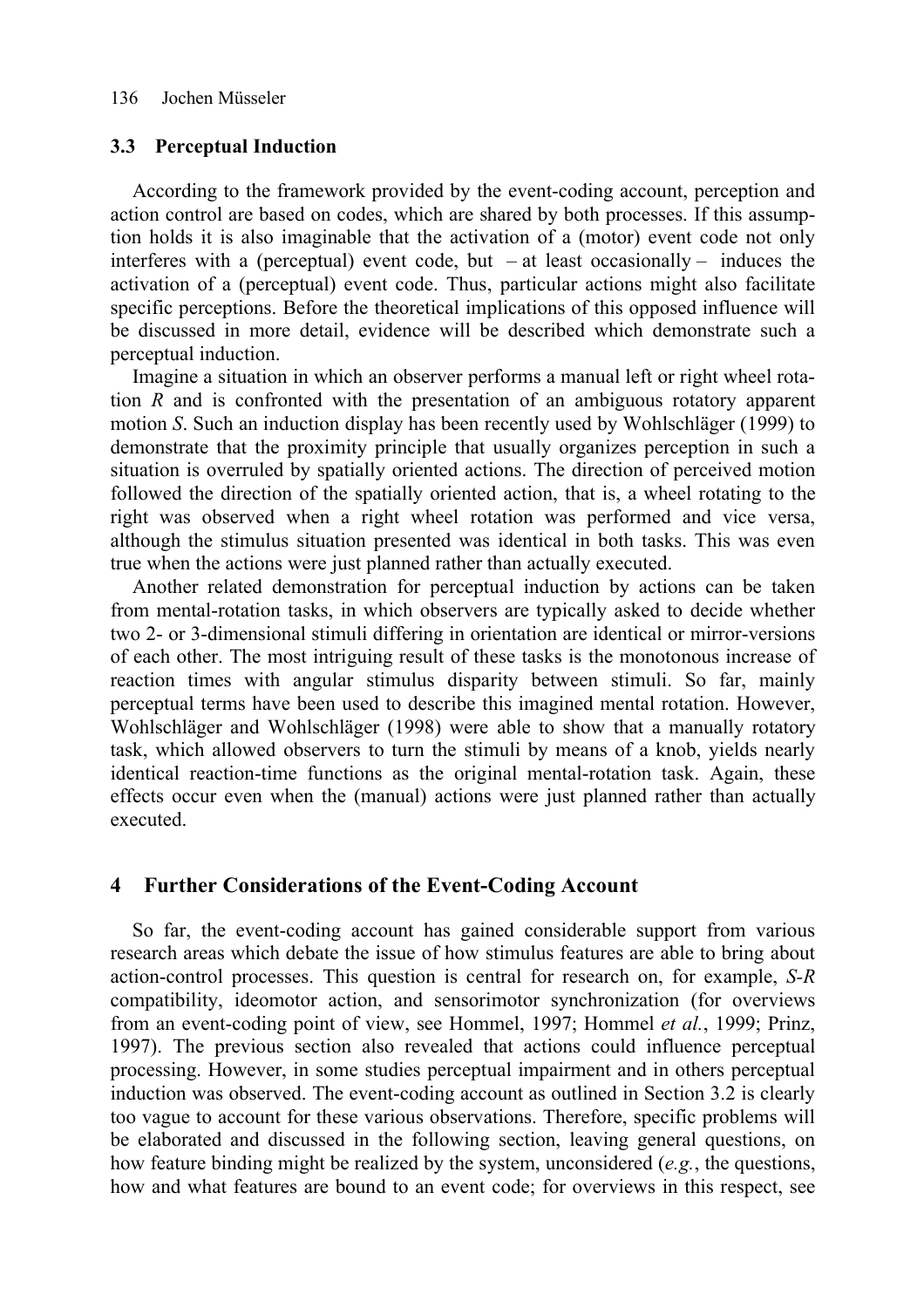Singer & Gray, 1995; Singer et al., 1997). Instead, we will focus on basic mechanisms that might contribute to the question of when perceptual impairment or induction is indicated.

## **4.1 Encapsulation and Accumulation**

To explain the blindness effect within a common-coding account we start with the simple idea that when the LEFT or RIGHT code is involved in response generation, the code is insulated against other use (*cf*. Müsseler, 1995). This corresponds to a transient *encapsulation* mechanism*,* which becomes effective when event codes are bound. From a functional point of view encapsulation is necessary to protect the system from integrating other, irrelevant feature codes. Let us further assume that activation is *accumulated* in the features codes before event codes are encapsulated.<sup>3</sup> Thus, the basic mechanisms, on which our consideration based, are encapsulation and accumulation. Encapsulation is assumed to be the mechanism of perceptual impairment, accumulation the mechanism of perceptual induction. What needs to be clarified is the interplay of both mechanisms.

Additionally, our explanation of the blindness effect works only with the extension that action effects refer also to distal response events. Only this allows us to postulate a feature overlap between a spatial keypress and a symbolic arrow, that is, between the *R* and *S* used in the blindness-effect paradigm. According to Greenwald and Shulman (1973), symbolic arrows are even ideomotorically compatible to a left or right response, that is, their stimulus code resembles features that also exist in the response feedback. On the other hand, a spatial left or right response is much less 'left' or 'right' than it appears at first sight. The 'leftness' and 'rightness' of a response is also determined by the experimental and instructional context. A stimulus can be compatible to a response with reference to the observer's left or right arm, to his/her left or right finger of one hand, or to some left or right landmark in his/her extrapersonal space. So the present findings take some flexibility in the stimulus-response relation for granted (Greenwald, 1970).

From that, the question immediately follows why the blindness effect reveals an impairment (caused by encapsulation) and not an induction (caused by accumulation) with a compatible *R-S* relationship. Since the seminal work of Fitts and colleagues (Fitts & Deininger, 1954; Fitts & Seeger, 1953) the opposite effect is well known, that is, compatible *S-R* mappings generally reveal better performance than an incompatible mapping. In this sense, the perceptual induction reported by Wohlschläger (1999) fits much better with the *S-R* compatibility research than the blindness effect. The inconsistencies between perceptual impairment on the one hand and *S-R* compatibility findings and perceptual induction on the other hand, probably originate from several differences in the experimental procedure, which might modify the interplay between encapsulation and accumulation. Three possible causes, the amount of temporal

<sup>&</sup>lt;sup>3</sup> Of course, it is also likely that previously inactive feature codes are integrated into the pattern of activation during event-code generation. So far, little is known about details of feature binding. In the present context, only two states of event codes are important to note (and the transition of one state to the other): One, in which activation is accumulated and one, in which information is encapsulated.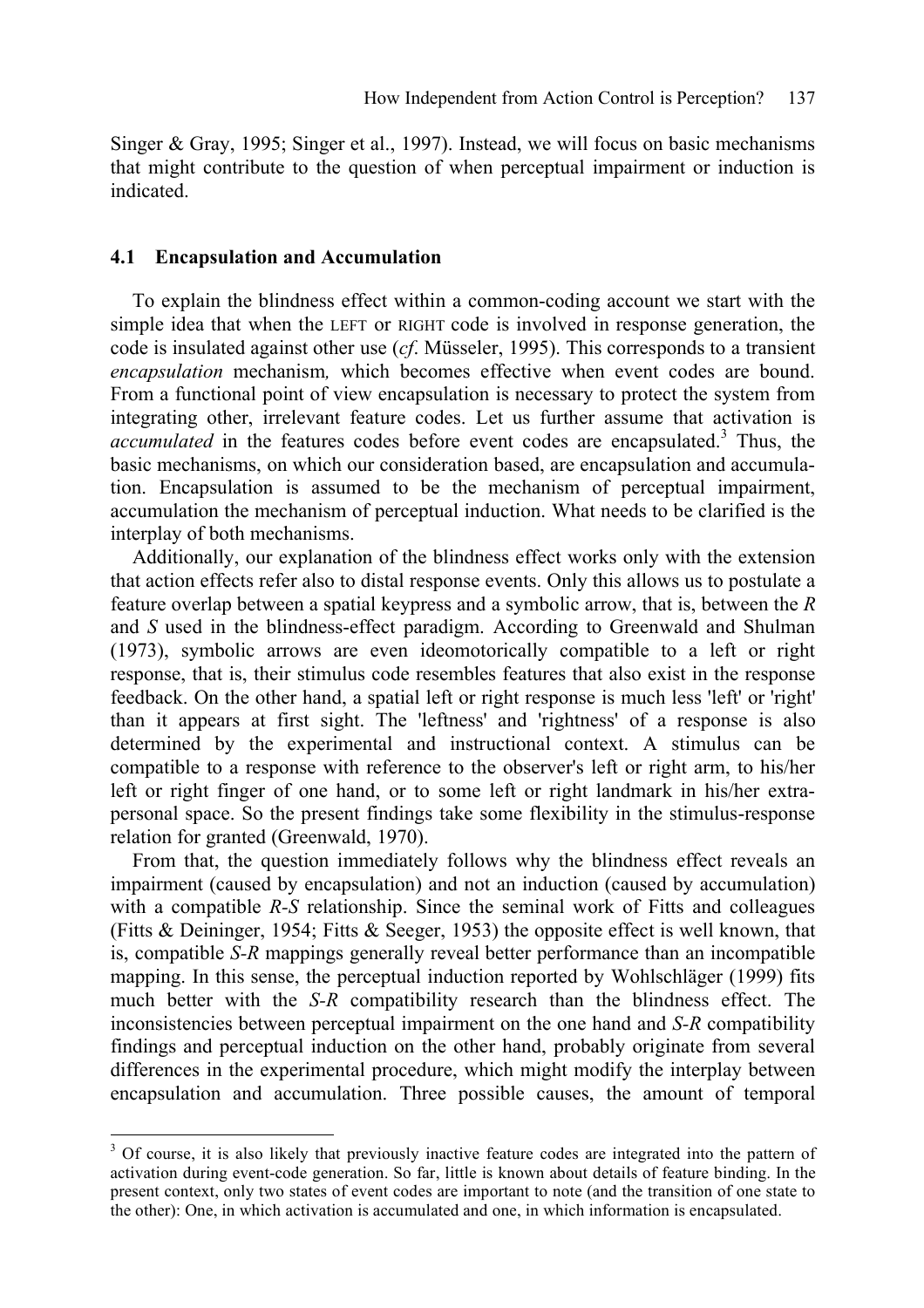overlap, the amount of feature overlap, and the strength of baseline activation will be discussed in the following sections.

## **4.2 The Amount of Temporal Overlap**

Both the blindness task and the standard *S-R* compatibility task might measure two sides of the same coin and differ only in their temporal characteristics. In a standard *S-R* compatibility task observers are confronted with a stimulus for which they select and execute a response as fast and correctly as possible. Our account would assume that the presentation of *S* accumulates activation in the overlapping feature codes, which facilitate the formation of the corresponding motor event code. This formulation is in accordance with the assumption of a direct, automatic, and stimulus-induced activation of the response (*e.g.*, Kornblum *et al.*, 1990). If a feature code receives activation from two converging sources (*e.g*., in a Simon task: a left-sided presentation and a color indicating a left response), activation can be accumulated even faster, thus enabling induction. As a result a compatible mapping between *S* and *R* allows for much faster and less error-prone responses than an incompatible mapping.

On the other hand, once a motor event code has been formed, a transient encapsulation of the feature codes is postulated. This implies that at this point in time feature codes should be less available for forming other event codes. Note that this is the situation, in which the blindness effect is observed: *R* is selected and prepared in advance, and only thereafter *S* is presented – with the consequence that the access to the feature codes is impaired, because the LEFT (or RIGHT) code is already bound to other action features forming the motor event code (Hommel, 1997; Hommel *et al.*, 1999). As a result, the perceptibility of response-compatible stimuli should be decreased only during the short period directly following the central movement command, that is during encapsulation of the motor event code (*cf*. *refractory hypothesis*, Müsseler & Hommel, 1997a). Thus, this temporal explanation enables impairment *and* induction, depending on the point in time when event codes of *S* and *R* are formed and when the transition from accumulation to encapsulation occurs.

Indirect hints for this temporal explanation come from a series of experiments recently conducted by Stoet (1998; Stoet & Hommel, in press). He assumed that preparing a response should not only interfere with the perception of feature-sharing stimuli (as in the blindness-effect paradigm), but with the preparation and execution of another feature-sharing response as well. Thus, he used a dual-task paradigm in which a two-choice task was nested within another two-choice task. The results showed that the response latency to the second stimulus *B* is delayed when this response showed a feature overlap to the response which is required to the first stimulus *A*. This corresponds to the blindness effect. However, Stoet and Hommel (in press, Experiment 3) were able to show that this impairment only occurred when response *A* was intentionally prepared, otherwise feature overlap produced a decrease in response latency of *B*, thus an induction effect. Thus, accumulation or encapsulation processes, leading to induction or impairment, respectively, seem to depend on the planning characteristics of response generation. On the other hand, when varying the temporal characteristics in the blindness task, we failed to produce an induction effect (Wühr &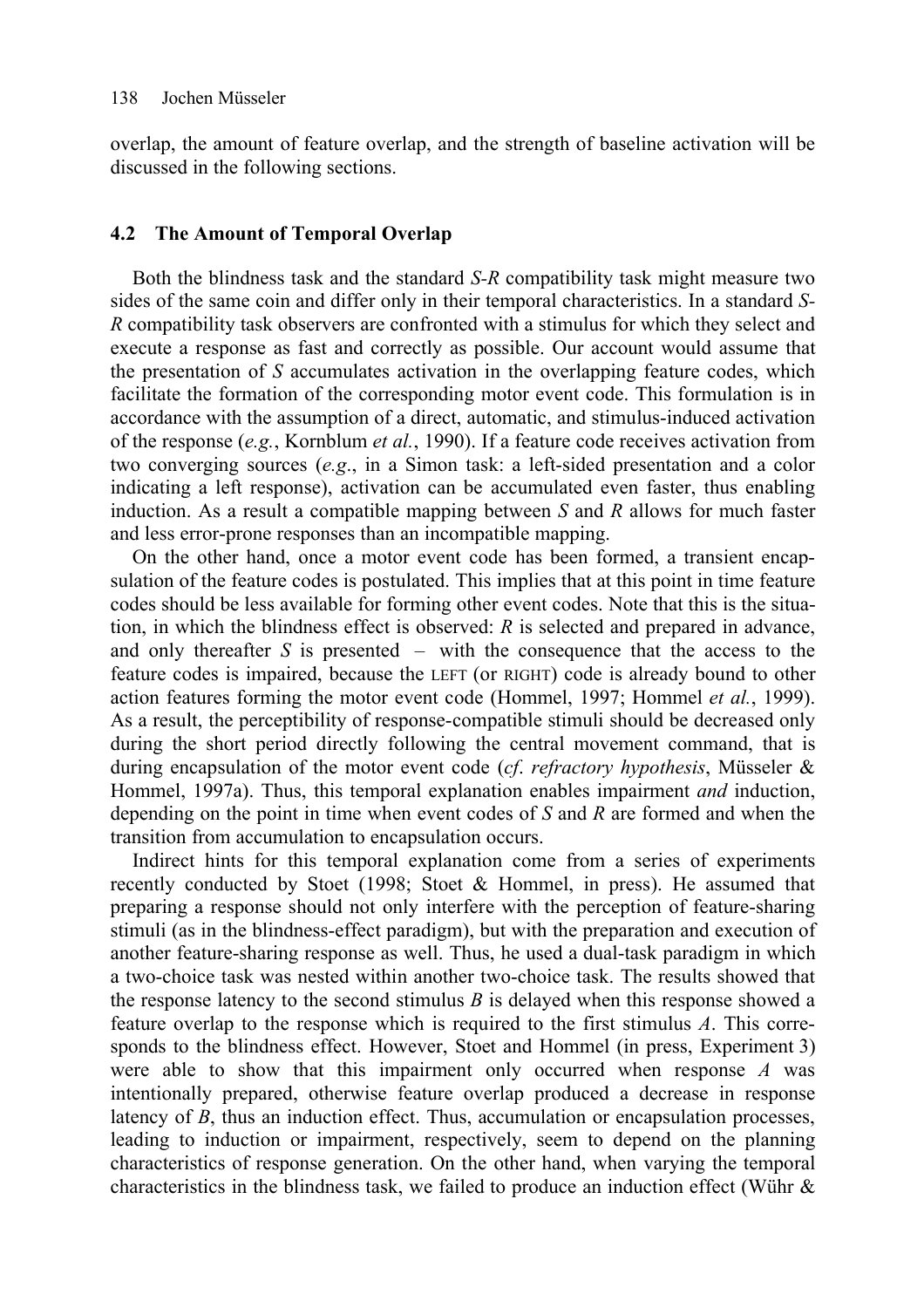Müsseler, 1999). Thus, there is  $-$  at least up to now  $-$  insufficient empirical evidence for a pure temporal explanation, which can account for perceptual impairment and induction.

## **4.3 The Amount of Feature Overlap**

With regard to a second explanation, the transition from accumulation to encapsulation depends on the amount of feature overlap between perceptual and motor event codes. For example, the feature overlap between listening to a self-produced spoken word and speaking the same word is probably higher than between perceiving a left arrow and pressing a left key. Listening to and speaking the word is similar with respect to the frequency range, intonation, or semantic content, while a left arrow and a left keypress share the abstract LEFT feature only. It is likely that the amount of feature overlap affects the transition from accumulation to encapsulation and thereby the observed impairment or induction. At least, it is known that the amount of feature overlap affects standard *S-R* compatibility effects (*e.g.*, Hommel, 1997; Kornblum *et al.*, 1990).

# **4.4 Strength of Baseline Activation**

So far, an event code is seen to be established with the binding of feature codes. The precondition for binding is the accumulation of evidence in the feature codes and, thereafter, encapsulation takes places. A variable, which might modify the binding process itself as well as its time course, is the strength of baseline activation. An account that stresses this view has been recently proposed by Hochhaus and Johnston (1996). It starts from the classical Weber's law, according to which the size of the just noticeable difference between two stimuli is a constant fraction of the size of the (smaller) standard stimulus. This means that a constant increment imposed on a higher baseline activation level is harder to perceive than when it is imposed on a lower baseline. Hochhaus and Johnston (1996) proposed that this rule could hold for code activation as well. If a code has a higher activation level to start from, it is harder to tell whether this code has gained an increment in activation from the another stimulation.

The authors applied this idea to the so-called *repetition blindness* which refers to the phenomenon that participants often fail to detect the occurrence of a repeated item under rapid serial visual presentation (*e.g.*, Kanwisher, 1987, 1991). According their view, the activation associated with the single occurrence of a target item is easy to detect, compared with the difference between activation levels that results from the repeated presentation of the same item within a short period of time. The same logic could hold for codes like LEFT or RIGHT in our blindness task. Given that LEFT or RIGHT stimulus and response features have a common mental representation, it is more difficult to detect whether this code has gained an increment in activation from the presentation of *S*, if it has a higher activation level to start from. This baseline activation may be due to the preparation of a compatible response.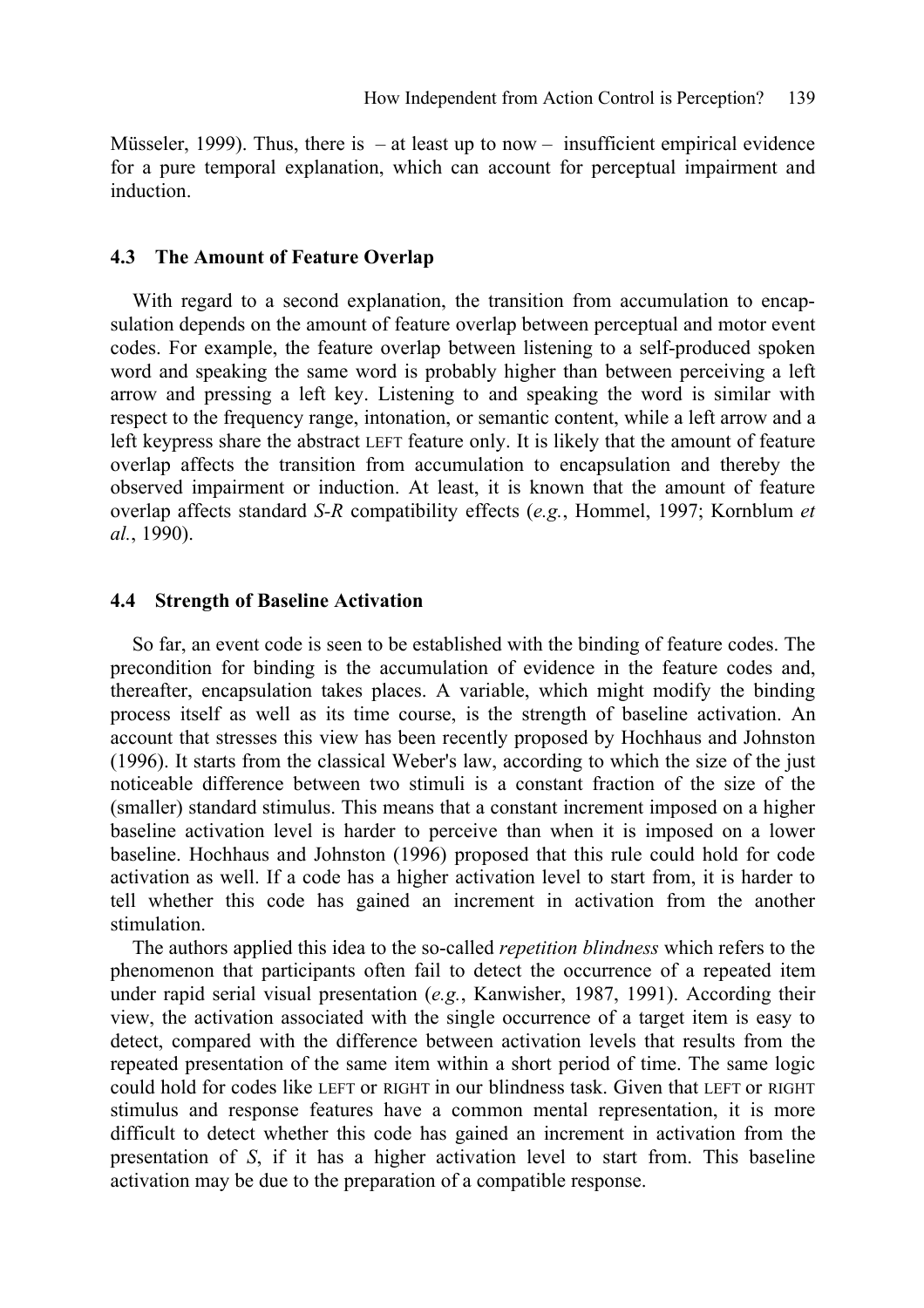#### 140 Jochen Müsseler

However, in crucial aspects the blindness effect discussed here is quite different from the repetition-blindness paradigm, for example, with respect to timing of presentation (for details, see Müsseler & Hommel, 1997a). Moreover, the assumption of an influence of strength of code activation alone is not able to solve the inconsistencies between perceptual impairment and induction.

## **4.5 Multiple Causes**

The present section aims at an explanation for the divergent outcomes of impairment and induction. The mechanisms discussed are based on factors which might modify the critical point of transition time between accumulation and encapsulation; among others this could be the amount of temporal overlap, the amount of feature overlap, or the strength of baseline activation. However, it is likely that the transition between accumulation and encapsulation is not only affected by one of these factors, but by a combination of them. Unfortunately, multiple causes have the disadvantage of being empirically difficult to evaluate, so that the empirical resume is less definite at present.

Moreover, there are other factors, which might contribute to the discrepancy between impairment and induction. For example, in studies concerned with induction (above all with standard *S-R* compatibility) the dependent measure is mainly response latency, whereas in studies concerned with impairment (*e.g.*, repetition blindness or the blindness to response compatible stimuli) the dependent measure is mainly identification probability. Response latencies could reflect a processing, in which the output of early stimulus stages directly feeds into the motor system whereas essential perceptual stages based on later integrative mechanisms are left unconsidered (Aschersleben, 1999b; Aschersleben & Müsseler, in press; Neumann, 1990; Neumann & Klotz, 1994). On the other hand, the mask in an identification task could add further processes, which affect identification in a specific way. As a consequence, different processing routes are used in identification and response-latency tasks. Therefore, there is some doubt in the general comparability of both outcomes.

However, there are obvious intra- and interphenomenal similarities between the concepts used to explain perceptual impairment and induction. For example, both the repetition-blindness phenomenon and the blindness to response-compatible stimuli refer to assumed (cognitive) codes, which are accessed in close succession. The blindness to response-compatible stimuli refers additionally to the concept of feature overlap, which is prominent in standard *S-R* compatibility accounts (*e.g.*, Hommel, 1997; Kornblum *et al.*, 1990).

## **5 Conclusion**

The present paper considers crosstalks between the starting and the end point of the information stream, that is, between visual and action-control processes. Despite the fact that in traditional views on perception, theoretical space for crosstalks between both domains is rare, its necessity is demonstrated by studies indicating evidence for more equally-ranked interactions. We have shown that these studies originated from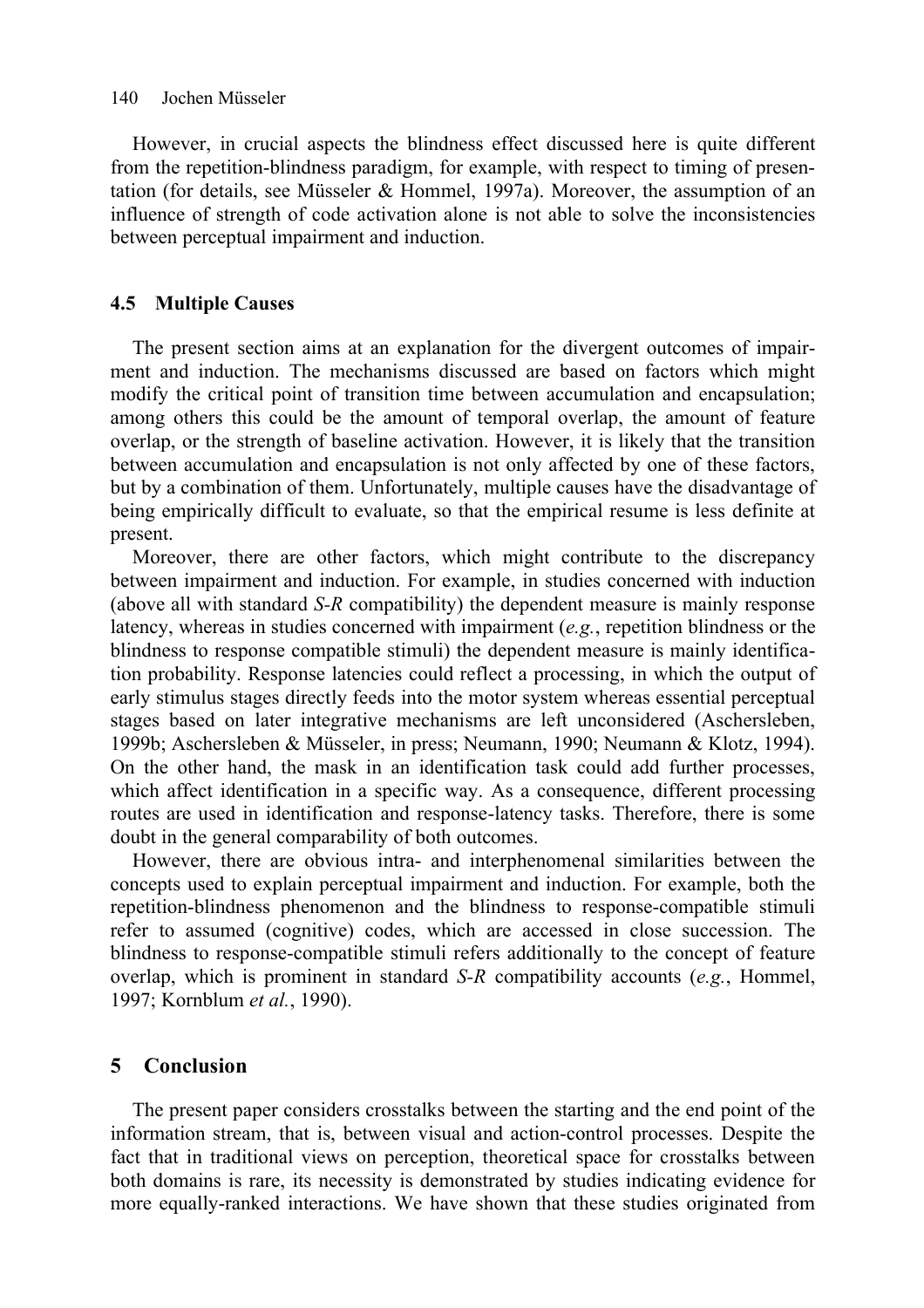and can be integrated into an event-coding account in which perception and action control are assumed to share codes in a common representational domain. As a consequence, action-control processes are capable of affecting and modifying visual processes in a more elementary manner. However, the event-coding account needs additional specifications to integrate both empirical types of crosstalks, that is, perceptual impairment and induction. Thus, another aim of the paper was to take further steps towards an approach, which treats impairment and induction as different reflections of the same basic processing principles (*i.e.*, encapsulation and accumulation).

To conclude, action-control mechanisms are able to affect perceptual processing in an elementary manner so that perception can be studied more gainfully when the motor part of processing is included. Our considerations suggest that this is true, at least, for the so-called 'cognitive' part of vision (because event codes are simply cognitive codes, *cf.* Section 3.2). And what about the 'early' part? Is early vision also penetrable by action control? An answer to this question would need more specific knowledge about what 'early' and 'cognitive' vision represent (*cf.* Pylyshyn, in press). At present, however, this discussion is in danger to run into an endless debate. In the informationprocessing view comparable debates are well-known, for example, the fruitless discussion on 'early' vs. 'late' visual selection (*cf.* Van der Heijden, 1992). In our view, it would be more fruitful to take into account the action-control demands with which every perceiving system is confronted.

# **References**

- Aglioti, S., DeSouza, J. F. X., & Goodale, M. A. (1995). Size-contrast illusions deceive the eye but not the hand. *Current Biology, 5*, 679-685.
- Aitken, A. M. (1994). An architecture of lear ning to behave. In D. Cliff, P. Husbands, J.-A. Meyer, & S. W. Wilson (Eds.), *From animals to animats 3. Proceedings of the Third International Conference on Simulation of Adaptive Behavior* (pp. 315-324). Cambridge, Mass.: **MIT Press.**
- Allport, D. A. (1987). Selection for action: Some behavioral and neurophysiological consideration of attention and action. In H. Heuer & A. F. Sanders (Eds.), *Perspectives on perception and action* (pp. 395-419). Hillsdale, NJ: Erlbaum.
- Aschersleben, G. (1999a). *Knowledge of results and the timing of actions*. (submitted for publication).
- Aschersleben, G. (1999b). Task-dependent timing of perceptual events. In G. Aschersleben, T. Bachmann, & J. Müsseler (Eds.), *Cognitive contributions to the perception of spatial and temporal events*. Amsterdam: Elsevier (this volume).
- Aschersleben, G. & Müsseler, J. (in press). Dissociations in the timing of stationary and moving stimuli. *Journal of Experimental Psychology: Human Perception and Performance.*
- Broadbent, D. E. (1958). *Perception and communication*. New York: Pergamon Press.
- Bruner, J. S., & Postman, L. (1947). Emotional selectivity in perception and reaction. *Journal of Personality, 16*, 69-77.
- Cantor, J. H. (1965). Transfer of stimulus pretraining to motor paired-associate and discrimination learning tasks. In L. P. Lipsitt & C. C. Spiker (Eds.), *Advances in child development and behavior* (Vol. 2, pp. 19-58). New York: Academic Press.
- Conway, B. A., Halliday, D. M., Farmer, S. F., Shahani, U., Maas, P., Weir, A. I., & Rosenberg, J. R. (1995). Synchronization between motor cortex and spinal motoneural pool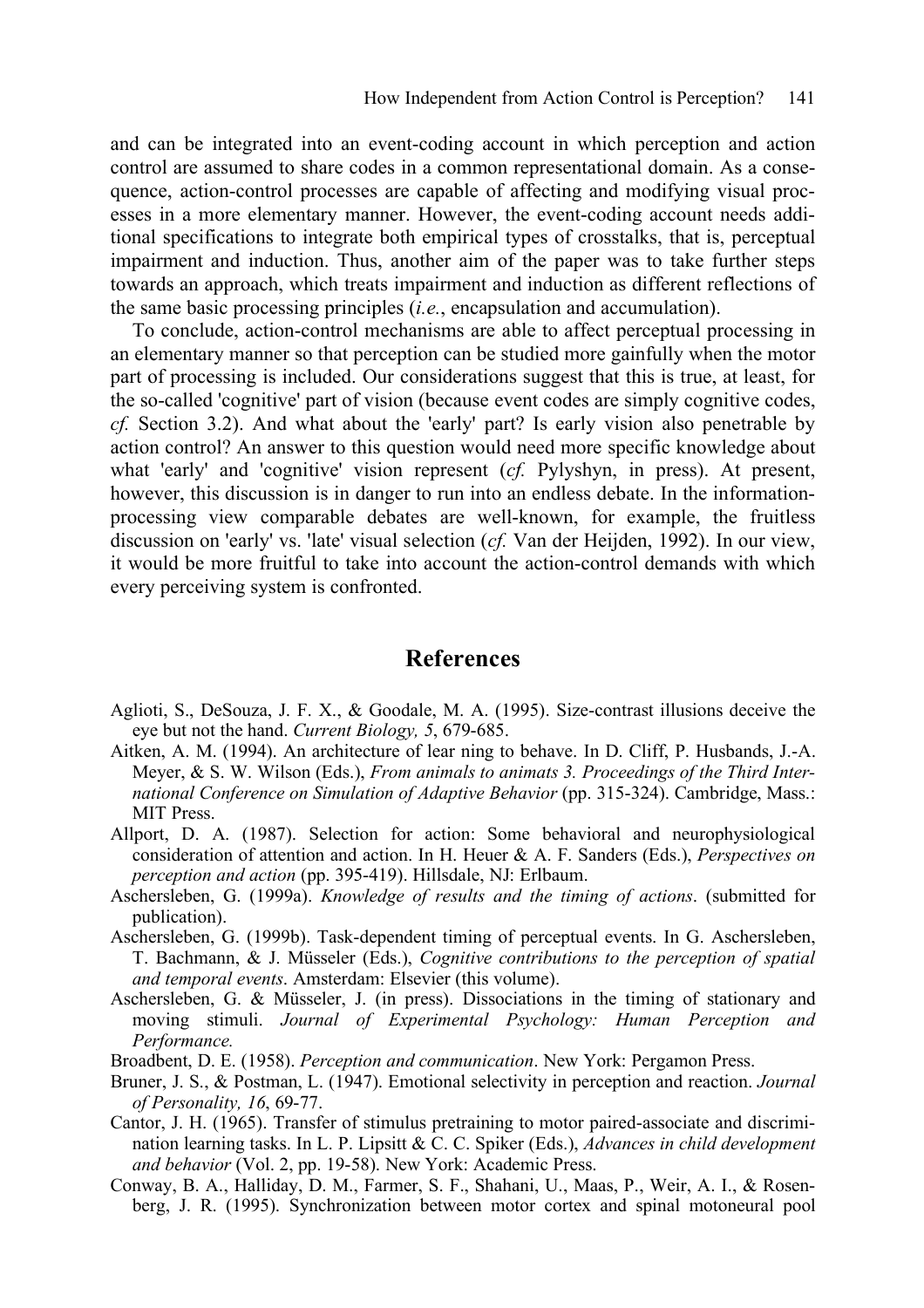during the performance of a maintained motor task in man. *Journal of Physiology, 489*, 917-924.

- De Jong, R. (1993). Multiple bottlenecks in overlapping task performance. *Journal of Experimental Psychology: Human Perception and Performance, 19*, 965-980.
- De Jong, R., & Sweet, J. B. (1994). Preparatory strategies in overlapping-task performance. *Perception & Psychophysics, 55*, 142-151.
- Desimone, R., & Ungerleider, L. G. (1989). Neural mechanisms of visual processing in monkeys. In F. Boller & J. Grafman (Eds.), *Handbook of Neuropsychology* (Vol. 2, pp. 267-299). New York: Elsevier.
- Di Pellegrino, G., Fadiga, L., Fogassi, V., Gallese, V., & Rizzolatti, G. (1992). Understanding motor events: a neurophysiological study. *Experimental Brain Research, 91*, 176-180.
- Donders, F. C. (1868/1969). On the speed of mental processes. *Acta Psychologica, 30*, 412- 431.
- Eckhorn, R., Frien, A., Bauer, R., Woelbern, T., & Kehr, H. (1993). High frequency (60-90 Hz) oscillations in primary visual cortex of awake monkey. *Neuroreport, 4*, 243-246.
- Engel, A. K., König, P., Kreiter, A. K., & Singer, W. (1991). Interhemispheric synchronization of oscillatory neuronal responses in cat visual cortex. *Science, 252*, 1177- 1179.
- Erdelyi, M. H. (1974). A new look at the new look: Perceptual defense and vigilance. *Psychological Review, 81*, 1-25.
- Festinger, L., Burnham, C., Ono, H., & Bamber, D. (1967). Efference and the conscious experience of perception. *Journal of Experimental Psychology Monograph, 74*, 1-36.
- Festinger, L., White, C. W., & Allyn, M. R. (1968). Eye movements and decrement in the Mueller-Lyer illusion. *Perception & Psychophysics, 3*, 376-382.
- Fitts, P. M., & Deininger, M. I. (1954). S-R compatibility: Correspondence among paired elements within stimulus and response codes. *Journal of Experimental Psychology, 48*, 483-492.
- Fitts, P. M., & Seeger, C. M. (1953). S-R compatibility: Spatial characteristics of stimulus and response codes. *Journal of Experimental Psychology, 46*, 199-210.
- Gallese, V., Fadiga, L., Fogassi, L., & Rizzolatti, G. (1990). Action recognition in the premotor cortex. *Brain, 119*, 593-609.
- Gibson, J. J. (1979). *The ecological approach to visual perception*. Boston: Houghton Mifflin.
- Goodale, M. A., & Milner, A. D. (1992). Separate visual pathways for perception and action. *Trends-in-Neurosciences, 15*, 20-25.
- Gray, C. M., Engel, A. K., Koenig, P., & Singer, W. (1992). Synchronization of oscillatory neuronal responses in cat striate cortex: Temporal properties. *Visual Neuroscience, 8*, 337- 347.
- Greenwald, A. G. (1970). Sensory feedback mechanisms in performance control: With special reference to the ideo-motor mechanism. *Psychological Review, 77*, 73-99.
- Greenwald, A. G., & Shulman, H. (1973). On doing two things at once: II. Elimination of the psychological refractory period effect. *Journal of Experimental Psychology, 101*, 70-76.
- Hall, G. (1991). *Perceptual learning and associative learning*. Oxford: Carendon Press.
- Hochhaus, L., & Johnston, J. C. (1996). Perceptual repetition blindness effects. *Journal of Experimental Psychology: Human Perception and Performance, 22*(2), 355-366.
- Hoffmann, J. (1993). *Vorhersage und Erkenntnis. Die Funktion von Antizipationen in der menschlichen Verhaltenssteuerung* [Prediction and knowledge. The function of anticipation for human action control]. Göttingen (Germany): Hogrefe.
- Hommel, B. (1997). Toward an action concept model of stimulus-response compatibility. In B. Hommel & W. Prinz (Eds.), *Theoretical issues on stimulus-response compatibility* (pp. 281-320). Amsterdam: Elsevier.
- Hommel, B. (1998a). Event files: Evidence for automatic integration of stimulus-response episodes. *Visual Cognition, 5*, 183-216.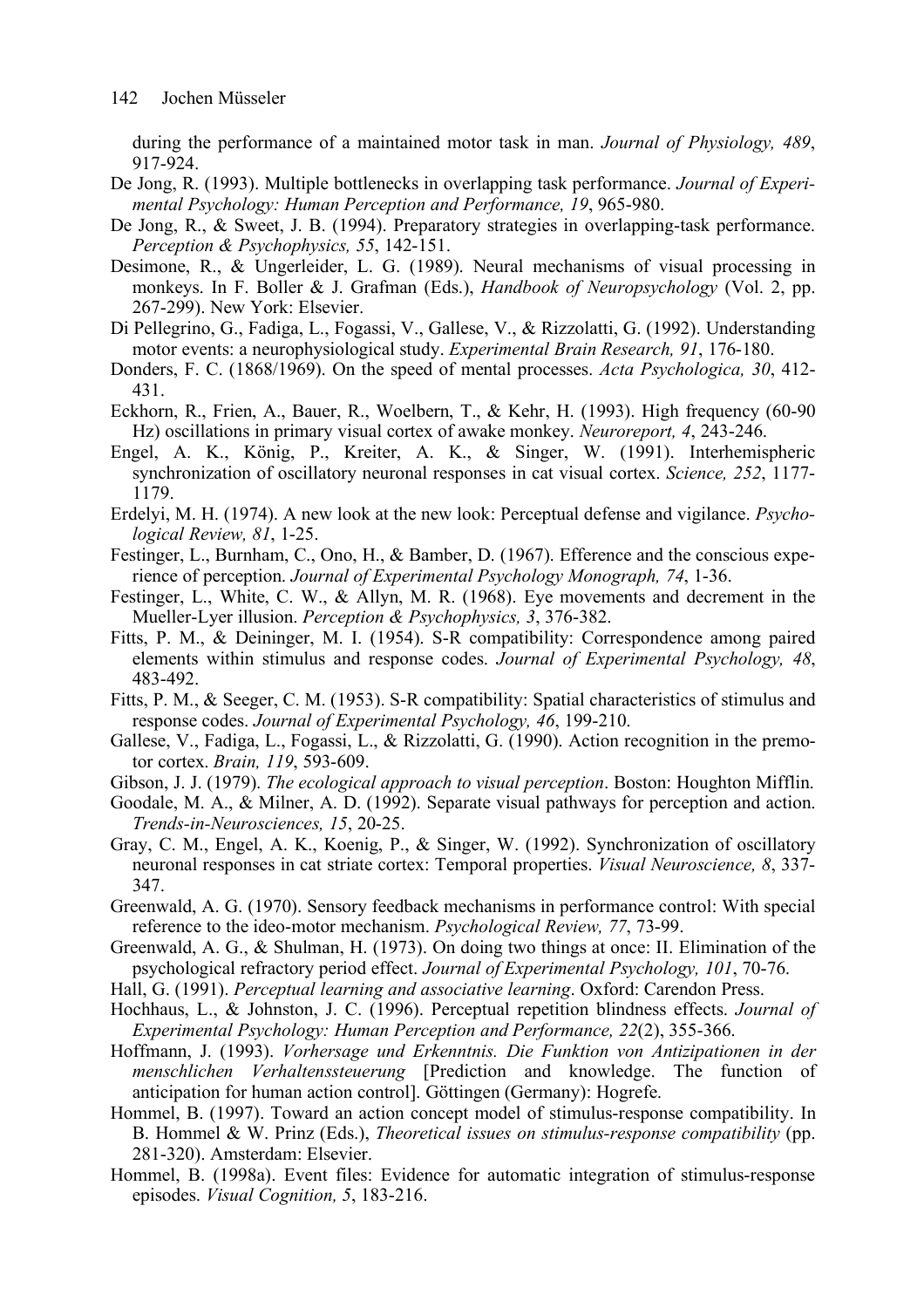- Hommel, B. (1998b). Perceiving one's own action and what it leads to. In J. S. Jordan (Ed.), *Systems theories and a priori aspects of perception* (pp. 143-179). Amsterdam: Elsevier.
- Hommel, B., Müsseler, J., Aschersleben, G., & Prinz, W. (1999). *The theory of event coding (TEC): A framework for perception and action.* Max Planck Insitute for Psychological Research, Munich, Report No. 3/1998 (submitted for publication).
- Ittelson, W. H., & Ames, A. J. (1968). *The Ames demonstration in perception*. New York: Hafner Publishing.
- James, W. (1890). *The principles of psychology*. New York: Holt.
- Jeannerod, M. (1997). *The cognitive neuroscience of action*. Lyon: Blackwell Publishers.
- Jordan, S. (1999). Cognition and spatial perception: Representation construction or autocatalytic control? In G. Aschersleben, T. Bachmann, & J. Müsseler (Eds.), *Cognitive contributions to the perception of spatial and temporal events*. Amsterdam: Elsevier (this volume).
- Kahneman, D. (1973). *Attention and effort*. Englewood Cliffs, NJ: Prentice Hall.
- Kahneman, D., Beatty, J., & Pollack, I. (1967). Perceptual deficit during a mental task. *Science, 157*, 218-219.
- Kanwisher, N. G. (1987). Repetition blindness: Type recognition without token individuation. *Cognition, 27*, 117-143.
- Kanwisher, N. G. (1991). Repetition blindness and illusory conjunctions: Errors in binding visual types with visual tokens. *Journal of Experimental Psychology: Human Perception and Performance, 17*, 404-421.
- Keele, S. W., Cohen, A., & Ivry, R. (1990). Motor programs: Concepts and issues. In M. Jeannerod (Ed.), *Motor representation and control. Attention and Performance XIII* (pp. 77-111). Hillsdale, NJ: Erlbaum.
- Koenderink, J. J. (1990). The brain a geometry engine. Special Issue: Domains of mental functioning: Attempts at a synthesis. *Psychological Research, 52*, 122-127.
- Kohler, I. (1962). Experiments with goggles. *Scientific American, 206*, 63-72.
- Kornblum, S., Hasbroucq, T., & Osman, A. (1990). Dimensional overlap: Cognitive basis for stimulus-response compatibility: A model and taxonomy. *Psychological Review, 97*, 253- 270.
- Lotze, H. (1852). *Medicinische Psychologie oder Physiologie der Seele* [Medical psychology or the physiology of the mind]. Leipzig: Weidmann.
- Massaro, D. W. (1990). An information-processing analysis of perception and action. In O. Neumann & W. Prinz (Eds.), *Relationships between perception and action: Current approaches* (pp. 133-166). Berlin: Springer.
- McGinnies, E. (1949). Emotionality and perceptual defense. *Psychological Review, 56*, 244- 251.
- Meltzoff, A. N., Kuhl, P. K., & Moore, M. K. (1991). Perception, representation, and the control of action in newborns and young infants: Towards a new synthesis. In M. J. Weiss & P. R. Zelazo (Eds.), *Newborn attention: Biological constraints and the influence of experience* (pp. 377-411). Noorwood, NJ: Ablex Press.
- Miller, N. E., & Dollard, J. (1941). *Social learning and imitation*. New Haven: Yale University Press.
- Milner, A. D., & Goodale, M. A. (1995). *The visual brain in action*. Oxford, UK: Oxford University Press.
- Müller, H. J., & Elliott, M. A. (1999). 40-Hz synchronicity priming of Kanizsa-figure detection demonstrated by a novel psychophysical paradigm. In G. Aschersleben, T. Bachmann, & J. Müsseler (Eds.), *Cognitive contributions to the perception of spatial and temporal events*. Amsterdam: Elsevier (this volume).
- Müsseler, J. (1994). Position-dependent and position-independent attention shifts: Evidence against the spotlight and premotor assumption of visual focussing. *Psychological Research, 56*, 251-260.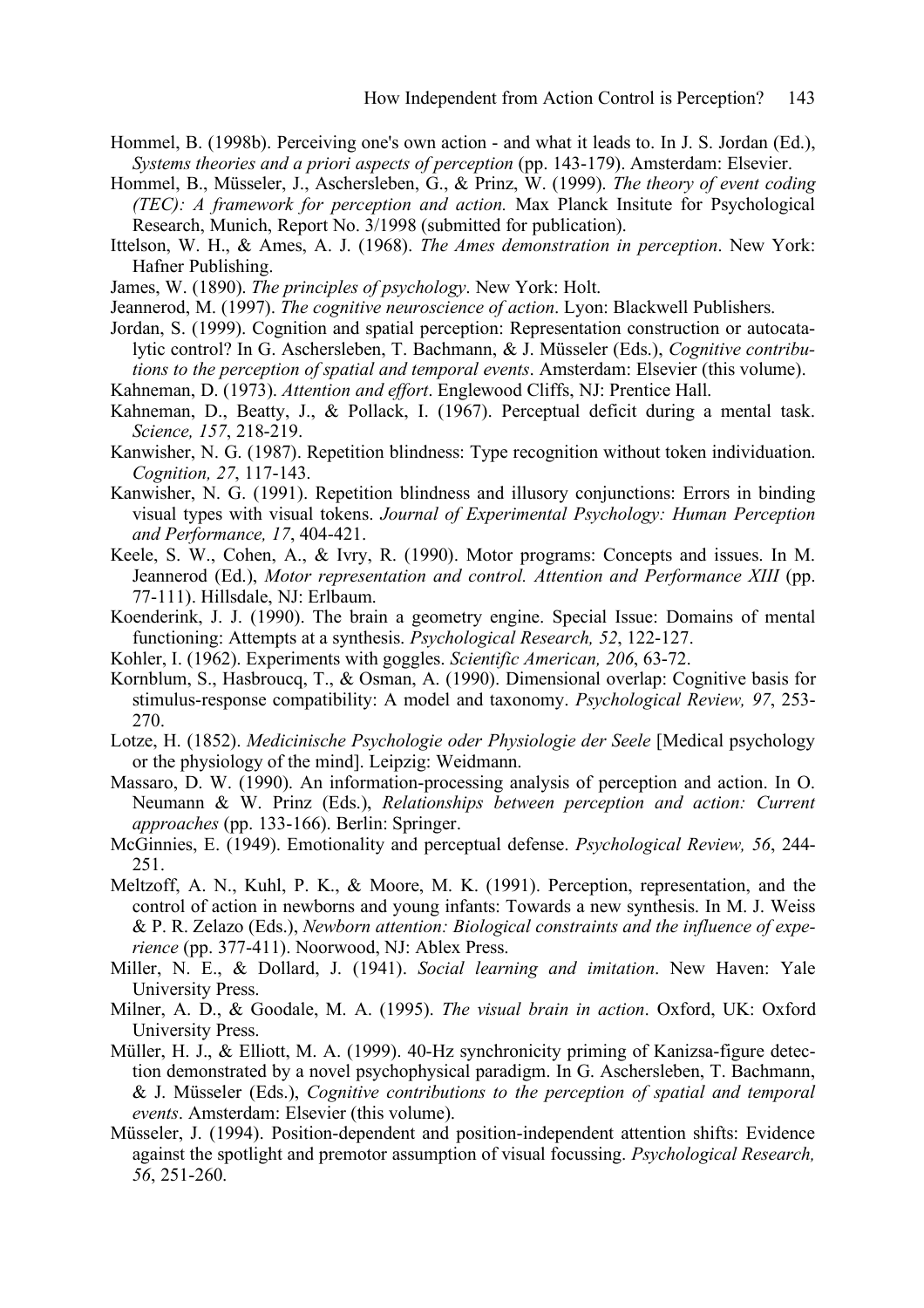#### 144 Jochen Müsseler

- Müsseler, J. (1995). *Wahrnehmung und Handlungsplanung. Effekte kompatibler und inkompatibler Reize bei der Initiierung und Ausführung von Reaktionssequenzen* [Perception and action planning. Effects of compatible and incompatible stimuli during initializing and performing of reaction sequences]. Aachen: Shaker.
- Müsseler, J., & Hommel, B. (1997a). Blindness to response-compatible stimuli. *Journal of Experimental Psychology: Human Perception & Performance, 23*, 861-872.
- Müsseler, J., & Hommel, B. (1997b). Detecting and identifying response-compatible stimuli. *Psychonomic Bulletin & Review, 4*, 125-129.
- Müsseler, J., & Prinz, W. (1996). Action planning during the presentation of stimulus sequences: Effects of compatible and incompatible stimuli. *Psychological Research*, *59*, 48-63.
- Müsseler, J., Prinz, W., & Aschersleben, G. (1996). Die Steuerung von Handlungen [Action control]. In G. Roth & W. Prinz (Eds.), *Kopf-Arbeit. Gehirnfunktionen und kognitive Leistungen* [The working brain: Brain functions and cognitive performance] (pp. 309-357). Heidelberg: Spektrum der Wissenschaft.
- Müsseler, J., Steininger, S., & Wühr, P. (1999a). *Can actions actually affect perceptual processing?* (submitted for publication).
- Müsseler, J., Van der Heijden, A. H. C., Mahmud, S. H., Deubel, H., & Ertsey, S. (in press). Relative mislocalizations of briefly presented stimuli in the retinal periphery. *Perception and Psychophysics*.
- Müsseler, J., Wühr, P., & Prinz, W. (1999b). *Varying the response code in the blindness to response-compatible stimuli* (submitted for publication).
- Nelson, J. I., Salin, P. A., Munk, M. H. J., Arzi, M., & Bullier, J. (1992). Spatial and temporal coherence in cortico-cortical connections: A cross-correlation study in areas 17 and 18 in the cat. *Visual Neuroscience, 9*, 21-37.
- Neumann, O. (1987). Beyond capacity: A functional view of attention. In H. Heuer & A. F. Sanders (Eds.), *Perspectives on perception and action* (pp. 361-394). Hillsdale, NJ: Erlbaum.
- Neumann, O. (1990). Direct parameter specification and the concept of perception*. Psychological Research, 52,* 207-215.
- Neumann, O. (1996). Theories of attention. In O. Neumann & A. F. Sanders (Eds.), *Handbook of perception and action* (Vol. 3, pp. 299-446). London: Academic Press.
- Neumann, O., & Klotz, W. (1994). Motor responses to nonreportable, masked stimuli: Where is the limit of direct parameter specification? In C. Umiltà & M. Moscovitch (Eds.), *Attention and Performance XV* (pp. 123-150). Cambridge, MA: MIT Press.
- Pashler, H. (1989). Dissociations and dependencies bewteen speed and accuracy: Evidence for a two-component theory of divided attention in simple tasks. *Cognitive Psychology, 21*, 469-514.
- Pashler, H. (1994a). Dual-task interference in simple tasks: Data and theory. *Psychological Bulletin, 116*, 220-244.
- Pashler, H. (1994b). Graded capacity-sharing in dual-task interference. *Journal of Experimental Psychology: Human Perception and Performance, 20*, 330-342.
- Posner, M. I. (1982). Cumulative development of attentional theory. *American Psychologist, 37*, 168-179.
- Postman, L. (1955). Association theory and perceptual learning. *Psychological Review, 62*, 438-446.
- Prinz, W. (1992). Why don't we perceive our brain states? *European Journal of Cognitive Psychology, 4*, 1-20.
- Prinz, W. (1997). Perception and action planning. *European Journal of Cognitive Psychology, 9*, 129-154.
- Prinz, W., Aschersleben, G., Hommel, B., & Vogt, S. (1995). Handlungen als Ereignisse [Actions as events]. In D. Dörner & E. van der Meer (Eds.), *Das Gedächtnis: Probleme -*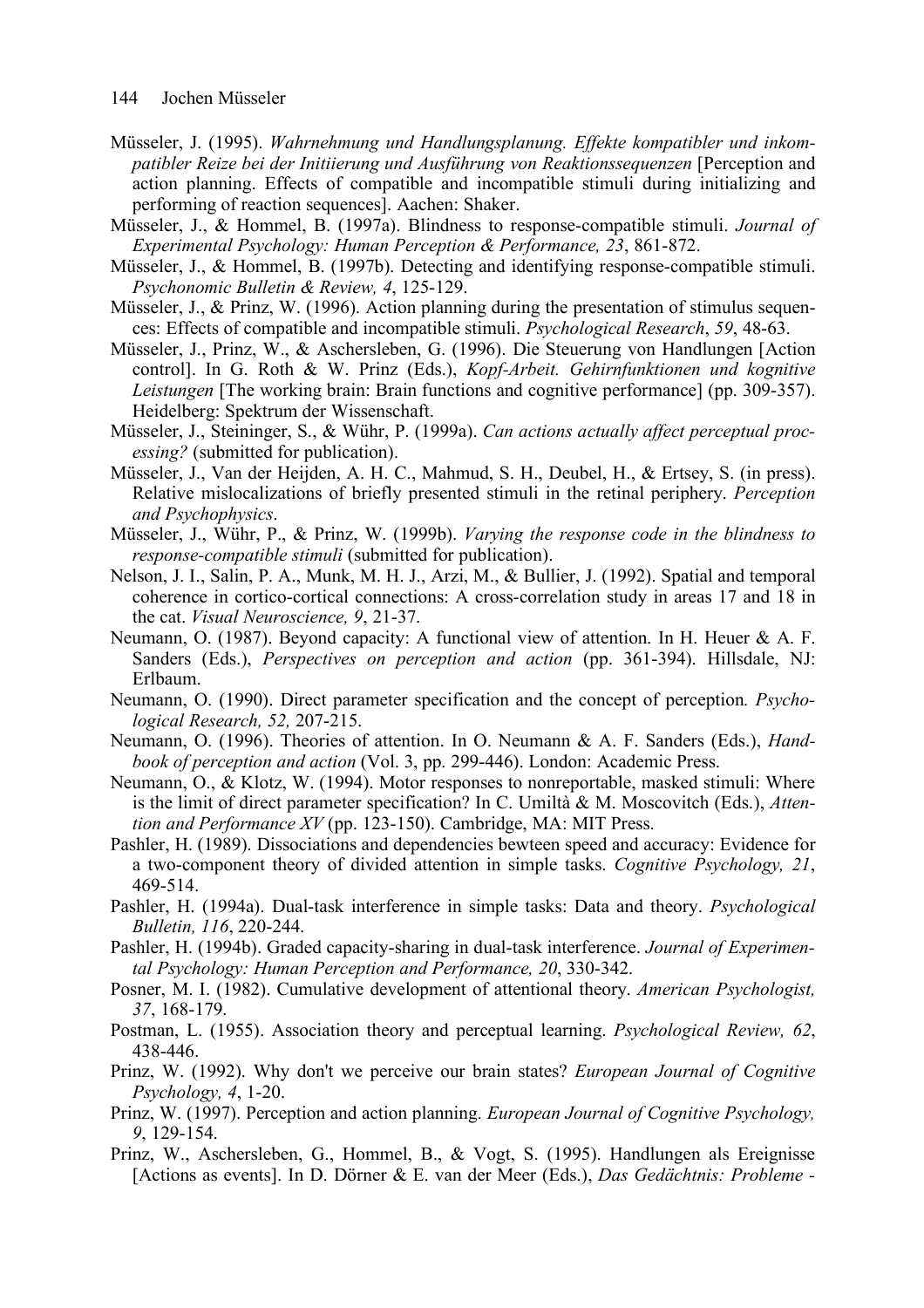*Trends - Perspektiven* [The memory: problems - trends - perspectives] (pp. 129-168). Göttingen, Germany: Hogrefe.

- Pylyshyn, Z. (in press). Is vision continuous with cognition? The case for cognitive impenetrability of visual perception. *Behavioral and Brain Sciences*.
- Redding, G. M., & Wallace, B. (1997). *Adaptive spatial alignment*. Mahwah, NJ: Lawrence Erlbaum.
- Riehle, A., Gruen, S., Diesmann, M., & Aertsen, A. (1997). Spike synchronization and rate modulation differentially involved in motor cortical function. *Science, 278*, 1950-1953.
- Rizzolatti, G., & Craighero, L. (1998). Spatial attention: Mechanisms and theories. In M. Sabourin, F. Craik, & M. Robert (Eds.), *Advances in psychological science* (Vol. 2: Biological and cognitive aspects, pp. 171-198). Hove, UK: Psychology Press.
- Rizzolatti, G., Riggio, L., Dascola, I., & Umiltá, C. (1987). Reorienting attention across the horizontal and vertical meridians: Evidence in favor of a premotor theory of attention. Special Issue: Selective visual attention. *Neuropsychologia, 25*, 31-40.
- Roelfsema, P. R., Engel, A. K., Koenig, P., & Singer, W. (1997). Visuomotor integration is associated with zero time-lag synchronization among cortical areas. *Nature, 385*, 157-161.
- Ruthruff, E., Miller, J., & Lachmann, T. (1995). Does mental rotation require central mechanisms? *Journal of Experimental Psychology: Human Perception and Performance, 21*, 552-570.
- Sakata, H., Taira, M., Murata, A., & Mine, S. (1995). Neural mechanisms of visual guidance of hand action in the parietal cortex of the monkey. *Cerebral Cortex, 5*, 429-438.
- Sanders, A. F. (1971). *Psychologie der Informationsverarbeitung*. Bern: Huber.
- Sanders, A. F. (1983). Towards a model of stress and human performance. *Acta Psychologica, 53*, 61-97.
- Sanders, A. F. (1998). *Elements of Human Performance. Reaction processes and attention in human skills*. Mahwah, NJ: Lawrence Erlbaum.
- Scheerer, E. (1984). Motor theories of cognitive structures: A historical review. In W. Prinz & A. F. Sanders (Eds.), *Cognition and motor processes* (pp. 77-98). Berlin: Springer.
- Singer, W. (1994). The organization of sensory motor representations in the Neocortex: A hypothesis based on temporal binding. In C. Umiltà & M. Moscovitch (Eds.), *Conscious and nonconscious information processing. Attention and Performance XV* (pp. 77-107). Cambridge, MA: MIT Press.
- Singer, W., & Gray, C. M. (1995). Visual feature integration and the temporal correlation hypothesis. *Annual Review of Neuroscience, 18*, 555-586.
- Singer, W., Engel, A. K., Kreiter, A. K., Munk, M. H. J., Neuenschwander, S., & Roelfsema, P. R. (1997). Neuronal assemblies: necessity, signature and detectability. *Trends in Cognitive Sciences, 1*, 252-261.
- Slotnick, R. S. (1969). Adaptation to curvature distortion. *Journal of Experimental Psychology, 81*, 441-448.
- Smith, M. C. (1967). Theories of the psychological refractory period. *Psychological Bulletin, 80*, 161-191.
- Steininger, S. (1999). *Handeln und Wahrnehmen. Eine experimentelle Analyse einer Wahrnehmungsbeeinträchtigung bei simultan ausgeführten Handlungen* [Acting and perceiving. An experimental analysis of a perceptual impairment during the simultaneous execution of actions]. Aachen (Germany): Shaker.
- Stoet, G. (1998). *The role of feature integration in action planning.* Unpublished doctoral thesis, Ludwig-Maximillians University, Munich.
- Stoet, G., & Hommel, B. (in press). Action planning and the temporal binding of response codes. *Journal of Experimental Psychology: Human Perception and Performance*.
- Taira, M., Mine, S., Georgopoulos, A. P., Murata, A., & Sakata, H. (1990). Parietal cortex neurons of the monkey related to the visual guidance of hand movement. *Experimental Brain Research, 83*, 29-36.